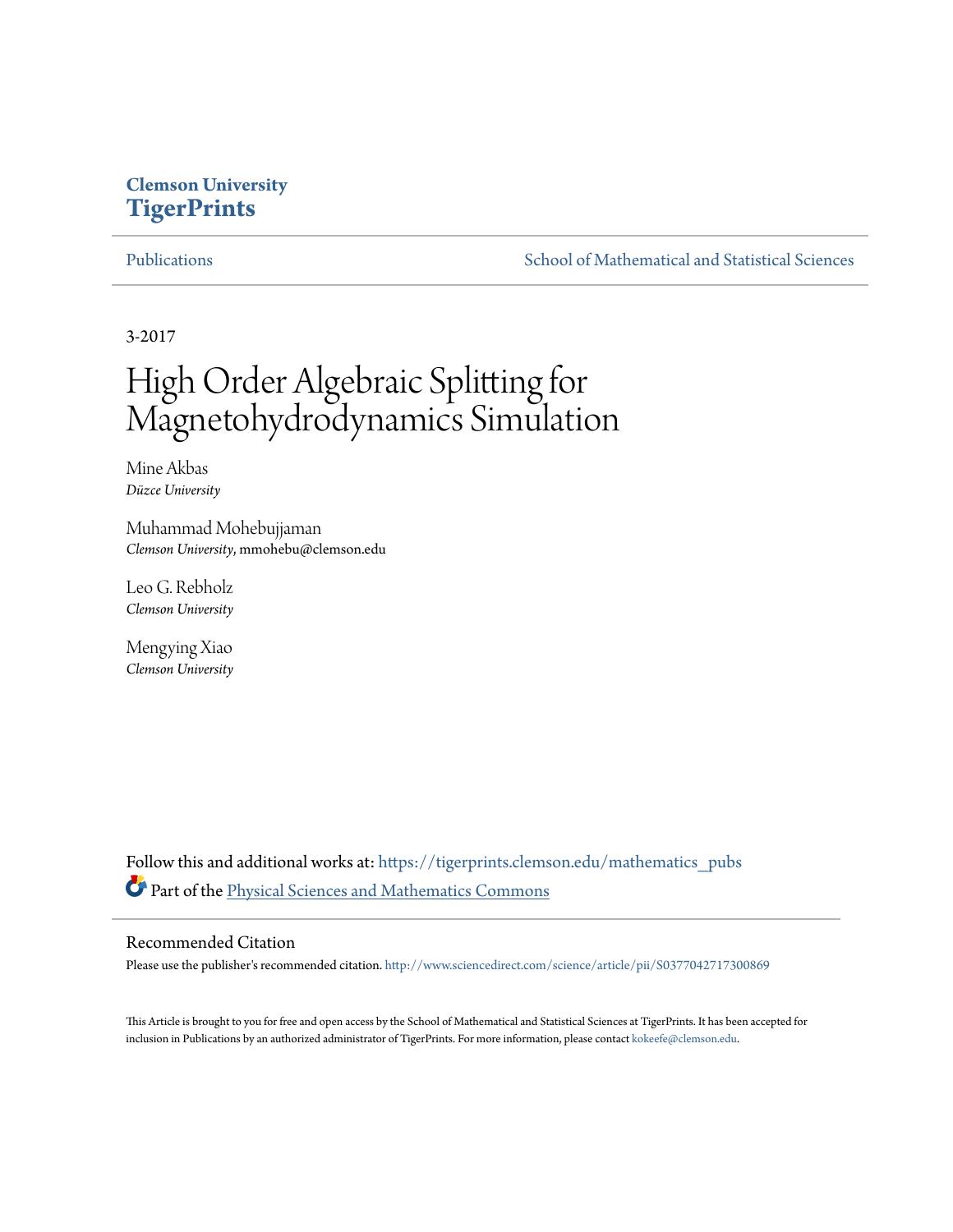# Accepted Manuscript

High order algebraic splitting for magnetohydrodynamics simulation

Mine Akbas, Muhammad Mohebujjaman, Leo G. Rebholz, Mengying Xiao

| PII:          | S0377-0427(17)30086-9                                      |
|---------------|------------------------------------------------------------|
| DOI:          | http://dx.doi.org/10.1016/j.cam.2017.02.021                |
| Reference:    | CAM 11023                                                  |
| To appear in: | Journal of Computational and Applied<br><b>Mathematics</b> |
|               | Received date: 24 October 2016                             |
|               | Revised date: 20 January 2017                              |



Please cite this article as: M. Akbas, M. Mohebujjaman, L.G. Rebholz, M. Xiao, High order algebraic splitting for magnetohydrodynamics simulation, *Journal of Computational and Applied Mathematics* (2017), http://dx.doi.org/10.1016/j.cam.2017.02.021

This is a PDF file of an unedited manuscript that has been accepted for publication. As a service to our customers we are providing this early version of the manuscript. The manuscript will undergo copyediting, typesetting, and review of the resulting proof before it is published in its final form. Please note that during the production process errors may be discovered which could affect the content, and all legal disclaimers that apply to the journal pertain.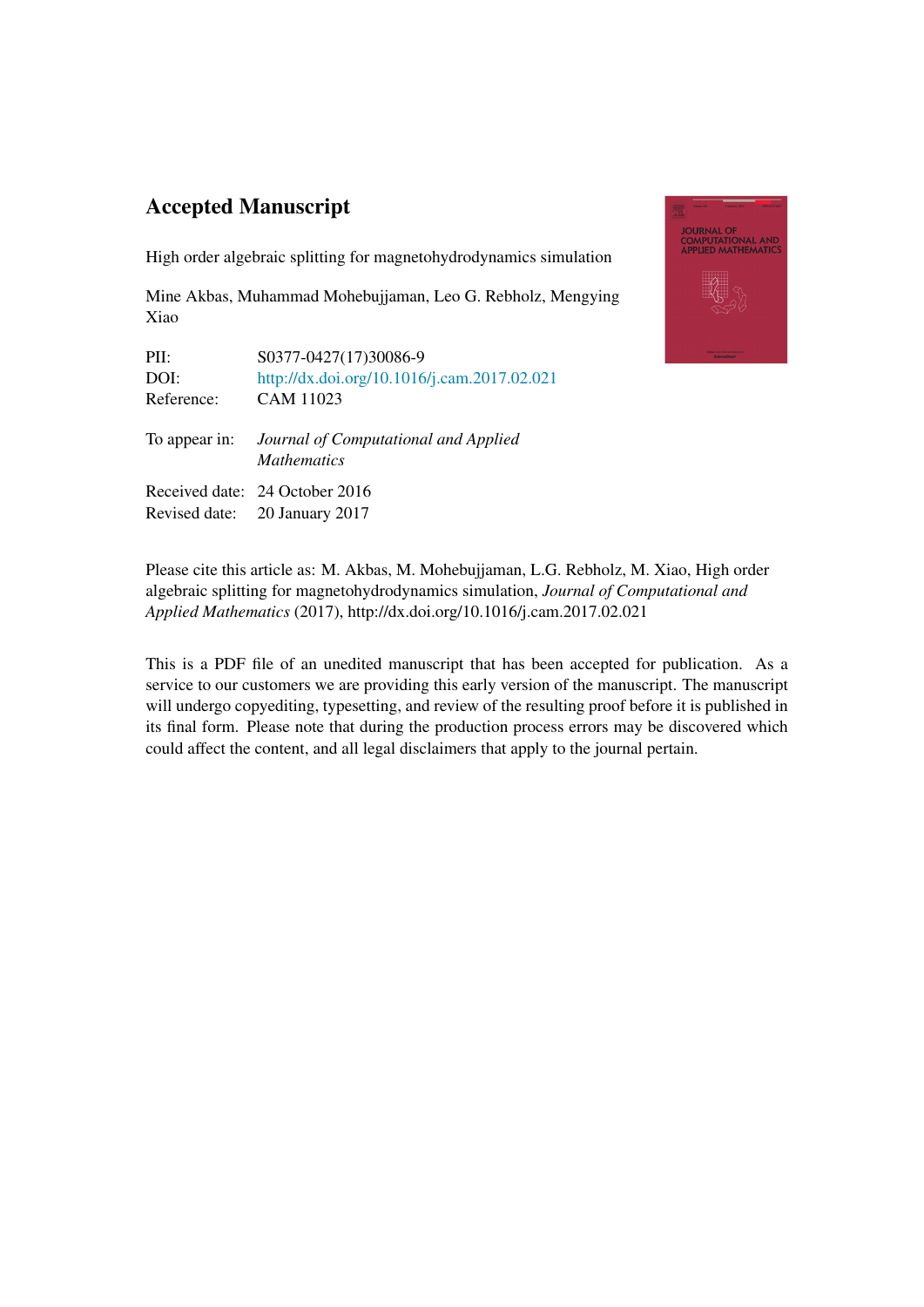# High order algebraic splitting for magnetohydrodynamics simulation

Mine Akbas <sup>∗</sup> Muhammad Mohebujjaman † Leo G. Rebholz ‡ Mengying Xiao §

March 1, 2017

#### Abstract

This paper proposes, analyzes and tests high order algebraic splitting methods for magnetohydrodynamic (MHD) flows. The main idea is to apply, at each time step, Yosida-type algebraic splitting to a block saddle point problem that arises from a particular incremental formulation of MHD. By doing so, we dramatically reduce the complexity of the nonsymmetric block Schur complement by decoupling it into two Stokes-type Schur complements, each of which is symmetric positive definite and also is the same at each time step. We prove the splitting is  $O(\Delta t^3)$ accurate, and if used together with (block-)pressure correction, is fourth order. A full analysis of the solver is given, both as a linear algebraic approximation, but also in a finite element context that uses the natural spatial norms. Numerical tests are given to illustrate the theory and show the effectiveness of the method.

# 1 Introduction

The flow of electrically conducting fluids in the presence of a magnetic field is called magnetohydrodynamics (MHD) flow. Such flows arise, for example, in astrophysics and geophysics  $[15, 21, 10, 9, 3, 4]$ , liquid metal cooling of nuclear reactors  $[2, 13, 26]$ , and process metallurgy [8]. However, simulation of these flows is known to be quite difficult, and one major reason for this is the difficulties that arise because of the large, nonsymmetric, ill-conditioned block saddle point linear systems that arise at each time step. It is the purpose of this paper to propose, analyze and test an accurate and efficient linear solver for these systems, by extending some recent work of the authors on saddle point linear systems for Navier-Stokes (NS) [24] to the block saddle point systems that arise in MHD. The key ideas are combining the Yosida algebraic splitting with a particular incremental formulation of the MHD system at each time step, which leads to a Schur complement (the main difficulty of the linear solve) that decouples into two Stokes-type Schur complements, each of which are symmetric positive definite, and are also the same at each time step. We will fully analyze the splitting error and show it is third order (fourth order if block pressure-correction is applied), and to our knowledge, this is the first higher order algebraic splitting method studied for the block saddle point systems in MHD.

<sup>\*</sup>Department of Mathematics, Düzce University, Düzce, 81620; mineakbas@duzce.edu.tr

<sup>†</sup>Department of Mathematical Sciences, Clemson University, Clemson, SC 29634; mmohebu@clemson.edu, partially supported by NSF Grant DMS DMS1522191.

<sup>‡</sup>Department of Mathematical Sciences, Clemson University, Clemson, SC, 29634; rebholz@clemson.edu, partially supported by NSF Grant DMS DMS1522191.

 $\S$ Department of Mathematical Sciences, Clemson University, Clemson, SC, 29634; mengyix@clemson.edu. partially supported by NSF Grant DMS DMS1522191.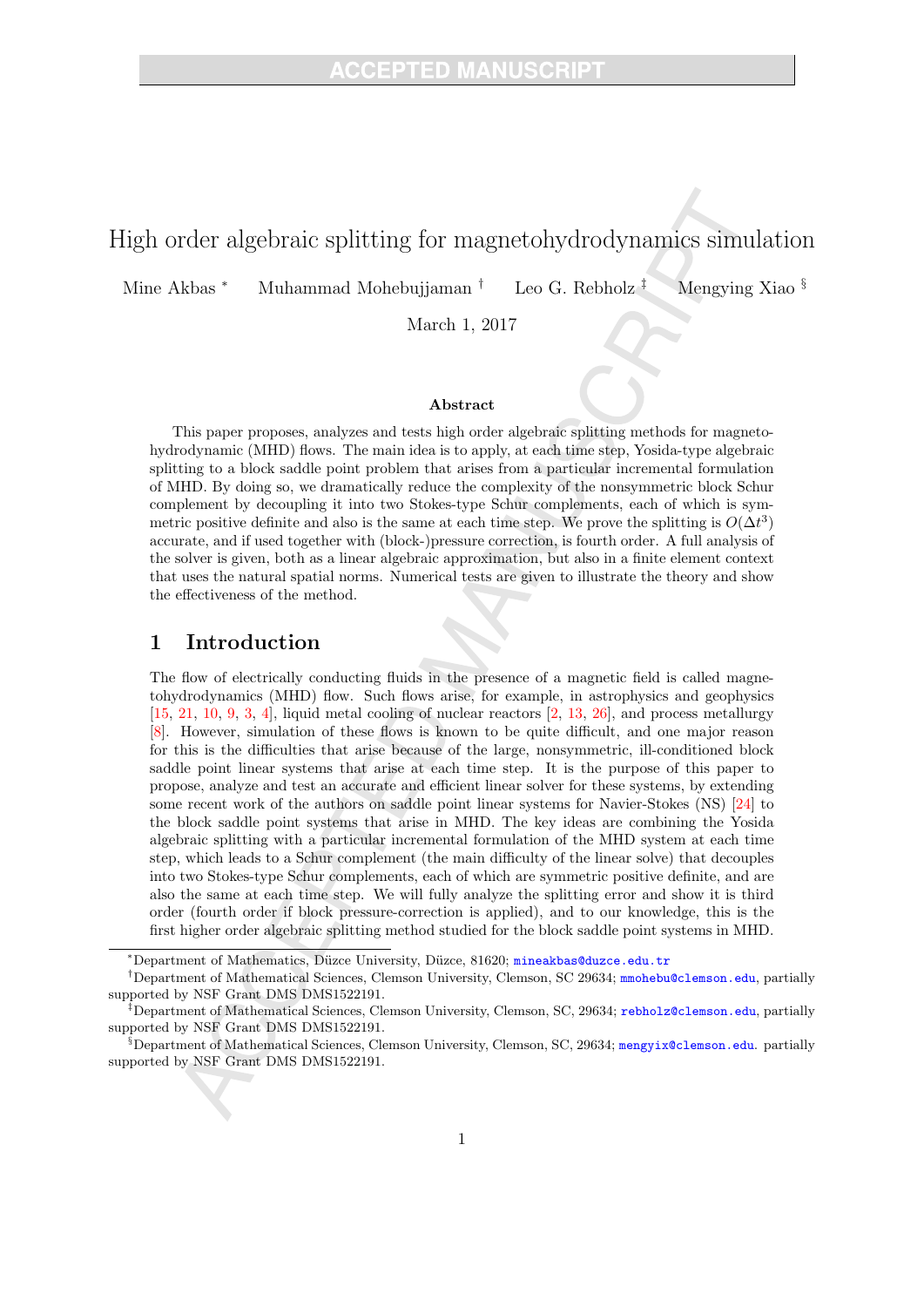The governing equations of MHD consist of a non-linear system of partial differential equations that nonlinearly couple the NS equations for fluid flow to Maxwell's equations for electromagnetics, which in the case of smooth boundaries can be written as

$$
\underline{u}_t - \nu \Delta \underline{u} + (\underline{u} \cdot \nabla) \underline{u} - s(\underline{B} \cdot \nabla) \underline{B} + \nabla \underline{P} = \underline{f},
$$
\n
$$
\nabla \cdot \underline{u} = 0
$$
\n(1.1)

$$
\underline{B}_t - \nu_m \Delta \underline{B} + (\underline{u} \cdot \nabla) \underline{B} - (\underline{B} \cdot \nabla) \underline{u} - \nabla \underline{\lambda} = \nabla \times \underline{g},
$$
\n(1.3)

$$
\nabla \cdot \underline{B} = 0,\tag{1.4}
$$

where <u>u</u> is the velocity,  $\underline{P} := \underline{p} + \frac{s}{2} |\underline{B}|^2$  is the modified pressure and p the pressure,  $\underline{f}$  is the body force,  $\nabla \times g$  is a force acting on the magnetic field  $\underline{B}$ ,  $\nu$  is the kinematic viscosity (inversely proportional to the Reynolds number),  $\nu_m$  is the magnetic diffusivity (inversely proportional to the magnetic Reynolds number), s is the coupling number, and  $\Delta := \nu_m \nabla \cdot \underline{B}$  is a dummy variable acting as a Lagrange multiplier corresponding to the solenoidal constraint of the magnetic field. If the initial magnetic field  $B_0$  satisfies  $\nabla \cdot \underline{B}_0 = 0$  in the continuous case, then  $(1.4)$  is enforced by (1.3), and  $\Delta = 0$ . However, in the discrete case, non-zero  $\Delta$  will allow for the divergence-free condition on  $B$  to be enforced explicitly [7].

Applying a temporal discretization to the MHD system above, we obtain the problem at each time step: find a velocity u, a magnetic field B and Lagrange multipliers  $P, \lambda$  satisfying

$$
\frac{\alpha}{\Delta t}u - \nu \Delta u + \mathcal{U} \cdot \nabla u - \mathcal{B} \cdot \nabla B + \nabla P = \tilde{f},\tag{1.5}
$$

$$
\nabla \cdot u = 0,\t(1.6)
$$

$$
\frac{\alpha}{\Delta t}B - \nu_m \Delta B + \mathcal{U} \cdot \nabla B - \mathcal{B} \cdot \nabla u - \nabla \lambda = \tilde{g},\tag{1.7}
$$

$$
\nabla \cdot B = 0,\t(1.8)
$$

where  $\Delta t$  is a time-step size, U and B are given solenoidal velocity and magnetic fields (e.g. extrapolated from previous time steps), and  $\tilde{f}$  and  $\tilde{g}$  are the forcing terms combined with left hand side terms that are known from previous time steps. For a BDF2 time-stepping scheme, for example,  $\alpha = \frac{3}{2}$ ,  $\mathcal{U} = 2u^n - u^{n-1}$ ,  $\mathcal{B} = 2B^n - B^{n-1}$ ,  $\tilde{f} = f + \frac{2}{\Delta t}u^n - \frac{1}{\Delta t}u^{n-1}$ , and  $\tilde{g} = \nabla \times g + \frac{2}{\Delta t} B^n - \frac{1}{\Delta t} B^{n-1}.$ 

Applying a finite element discretization to (1.5)-(1.8), where we search for  $\bar{u}, \bar{B} \in X_h$  and  $\overline{P}, \overline{\lambda} \in Q_h$ , with  $(X_h, Q_h)$  satisfying the LBB stability property [6] (details of the finite element discretization are given in section 3), a block linear system arises of the form

$$
\begin{pmatrix} A_1 & N_2 & C_1 & 0 \ N_2 & A_2 & 0 & C_1 \ C_1^T & 0 & 0 & 0 \ 0 & C_1^T & 0 & 0 \end{pmatrix} \begin{pmatrix} \bar{u} \\ \bar{B} \\ \bar{P} \\ \bar{\lambda} \end{pmatrix} = \begin{pmatrix} F_1 \\ F_2 \\ 0 \\ 0 \end{pmatrix},
$$
\n(1.9)

where  $A_1 := \frac{\alpha}{\Delta t}M + \nu S + N_1$ ,  $A_2 := \frac{\alpha}{\Delta t}M + \nu_m S + N_1$ , with M denoting the  $X_h$  mass matrix, S the  $X_h$  stiffness matrix,  $C_1$  the rectangular matrix representing the gradient operator acting on  $Q_h$  and tested with  $X_h$ ,  $N_1$  the nonlinear contributions from  $\mathcal{U} \cdot \nabla u$  in the momentum equation and  $U \cdot \nabla B$  in the Maxwell equation (these contributions are the same since u and B are unknowns in the same function spaces), and  $N_2$  the nonlinear contributions from  $-\mathcal{B}\cdot\nabla B$ in the momentum equation and  $-\mathcal{B}\cdot\nabla u$  in the Maxwell equation. Denoting

$$
A = \begin{pmatrix} A_1 & N_2 \\ N_2 & A_2 \end{pmatrix}, C = \begin{pmatrix} C_1 & 0 \\ 0 & C_1 \end{pmatrix}, \hat{X} = \begin{pmatrix} \bar{u} \\ \bar{B} \end{pmatrix}, \hat{Y} = \begin{pmatrix} \bar{P} \\ \bar{\lambda} \end{pmatrix}, \bar{F} = \begin{pmatrix} F_1 \\ F_2 \end{pmatrix},
$$

the equation  $(1.9)$  can now be written as a block saddle point linear system:

$$
\begin{pmatrix} A & C \ C^T & 0 \end{pmatrix} \begin{pmatrix} \hat{X} \\ \hat{Y} \end{pmatrix} = \begin{pmatrix} \bar{F} \\ 0 \end{pmatrix}.
$$
\n(1.10)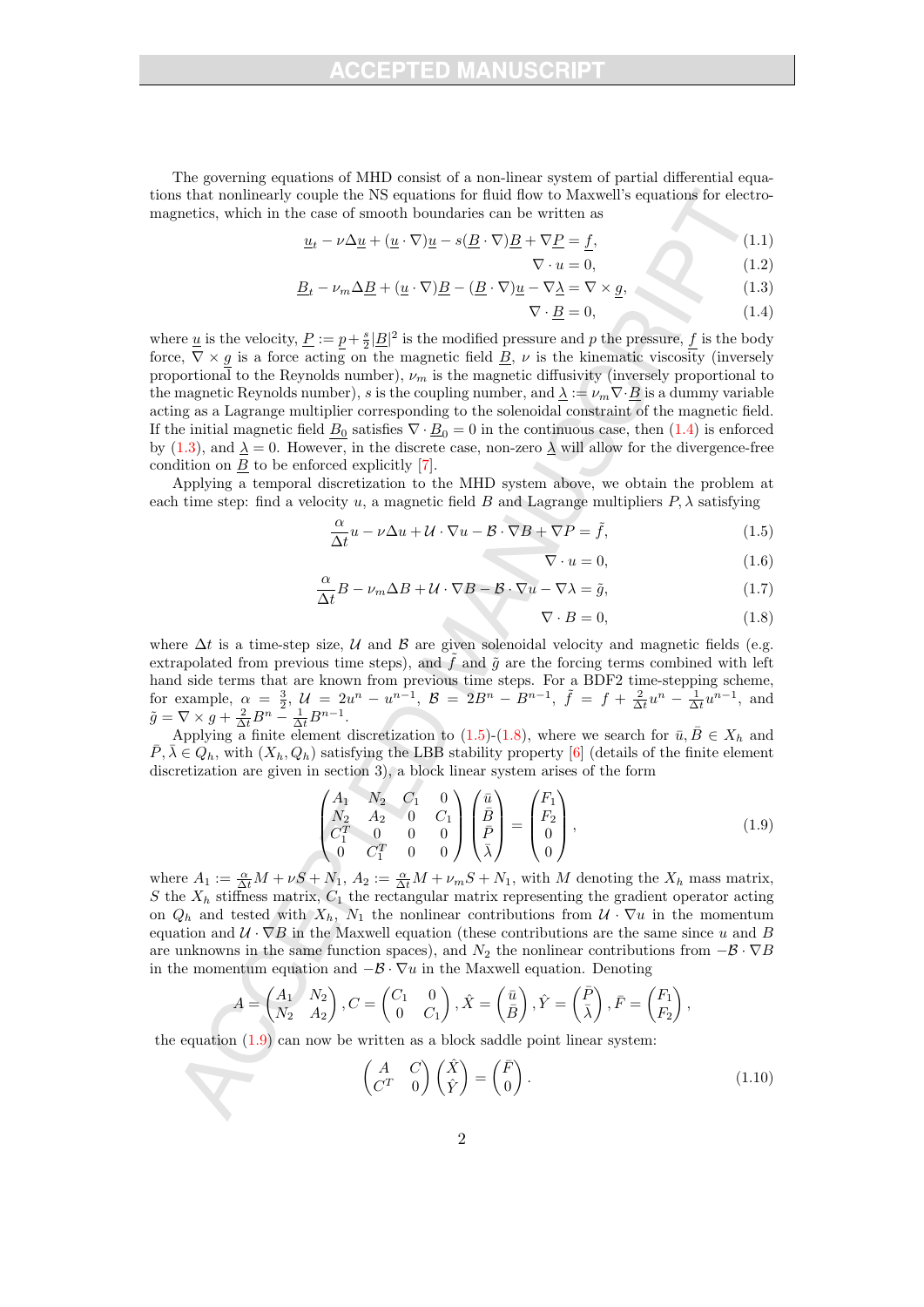A common approach to solving saddle point systems that arise in Navier-Stokes saddle point systems is to apply algebraic splitting methods, which reduces the difficulty of the solves, but introduces error due to the approximations that are made. Yosida-type splitting methods work by making an approximation of the Schur complement. Setting

$$
\tilde{A} = \begin{pmatrix} \frac{\alpha}{\Delta t} M + \nu S & 0 \\ 0 & \frac{\alpha}{\Delta t} M + \nu_m S \end{pmatrix},
$$

or possibly without viscous contributions, the following approximation of the block LU decomposition is made:

$$
\begin{pmatrix} A & C \ C^T & 0 \end{pmatrix} \approx \begin{pmatrix} A & 0 \ C^T & -C^T \tilde{A}^{-1} C \end{pmatrix} \begin{pmatrix} I & A^{-1}C \ 0 & Q \end{pmatrix} = \begin{pmatrix} A & C \ C^T & C^T A^{-1}C - C^T \tilde{A}^{-1} C Q \end{pmatrix}, \quad (1.11)
$$

where  $Q = I$  yields the classical Yosida method, and  $Q = (C^T \tilde{A}^{-1} A \tilde{A}^{-1} C)^{-1} (C^T \tilde{A}^{-1} C)$  yields the pressure corrected Yosida method developed by Veneziani et. al [25, 12]. We note that this clever choice of Q increases the accuracy of the Yosida splitting from  $O(\Delta t^2)$  to  $O(\Delta t^3)$ , and requires two more solves with SPD matrix  $\vec{A}$ , and one more SPD Schur complement solve. Additionally, this approach has the advantage of easily allowing for adaptive time stepping. One potential disadvantage was shown in [24] with both analysis and numerical tests, which is that the pressure correction step can have error that scales negatively with respect to the spatial mesh width, and thus seems best suited for problems where the temporal scales are smaller than the spatial scales (e.g. for blood flow problems Veneziani et. al has shown it works very well).

Taking  $Q = I$  for simplicity, the Yosida approximation requires solving

$$
\begin{pmatrix} A & 0 \\ C^T & -C^T \tilde{A}^{-1} C \end{pmatrix} \begin{pmatrix} I & A^{-1} C \\ 0 & I \end{pmatrix} \begin{pmatrix} \hat{X} \\ \hat{Y} \end{pmatrix} = \begin{pmatrix} \bar{F} \\ 0 \end{pmatrix},
$$

which is equivalent to the following three steps:

- 1. Solve  $A\hat{z} = \bar{F}$  for  $\hat{z}$ .
- 2. Solve  $C^T \widetilde{A}^{-1} C \hat{Y} = C^T \hat{z}$  for  $\hat{Y}$ .
- 3. Solve  $A\hat{X} = A\hat{z} C\hat{Y}$  for  $\hat{X}$ .

The only difference between the linear systems arising from the Yosida method and unaltered linear system is that the Yosida method uses the matrix  $\tilde{A}$  instead of A in step 2, but this small change leads to a dramatic reduction of complexity. Since  $\tilde{A}$  is block diagonal, the Schur complement  $C^T \tilde{A}^{-1} C$  reduces to

$$
C^T\tilde{A}^{-1}C=\begin{pmatrix}C_1^T\left(\frac{\alpha}{\Delta t}M+\nu S\right)^{-1}C_1&0\\0&C_1^T\left(\frac{\alpha}{\Delta t}M+\nu_m S\right)^{-1}C_1\end{pmatrix},
$$

and thus is decoupled into two smaller SPD time-dependent-Stokes-type Schur complements. It is well known how to solve such systems (see [24] and references therein). Hence the Yosida splitting creates linear systems that are much easier to solve.

Of course, with approximations comes error, and from  $(1.11)$  with  $Q = I$  we observe the error created is in the 2,2 block of the recombined matrix, as the term  $C^{T}(A^{-1}-\tilde{A}^{-1})C$  appears instead of 0. An expansion of  $A^{-1} - \tilde{A}^{-1}$  from [25] reveals that

$$
A^{-1} - \tilde{A}^{-1} = \tilde{A}^{-1} N \tilde{A}^{-1} + (\tilde{A}^{-1} N)^2 \tilde{A}^{-1} + \dots,
$$

which implies a splitting error of  $\mathcal{O}(\Delta t^2)$ , since  $N := A - \tilde{A} = O(1)$  and  $\tilde{A} = O(\Delta t^{-1})$ . We note that if pressure correction is used, the first term of the expansion is cancelled, producing  $\mathcal{O}(\Delta t^3)$  error.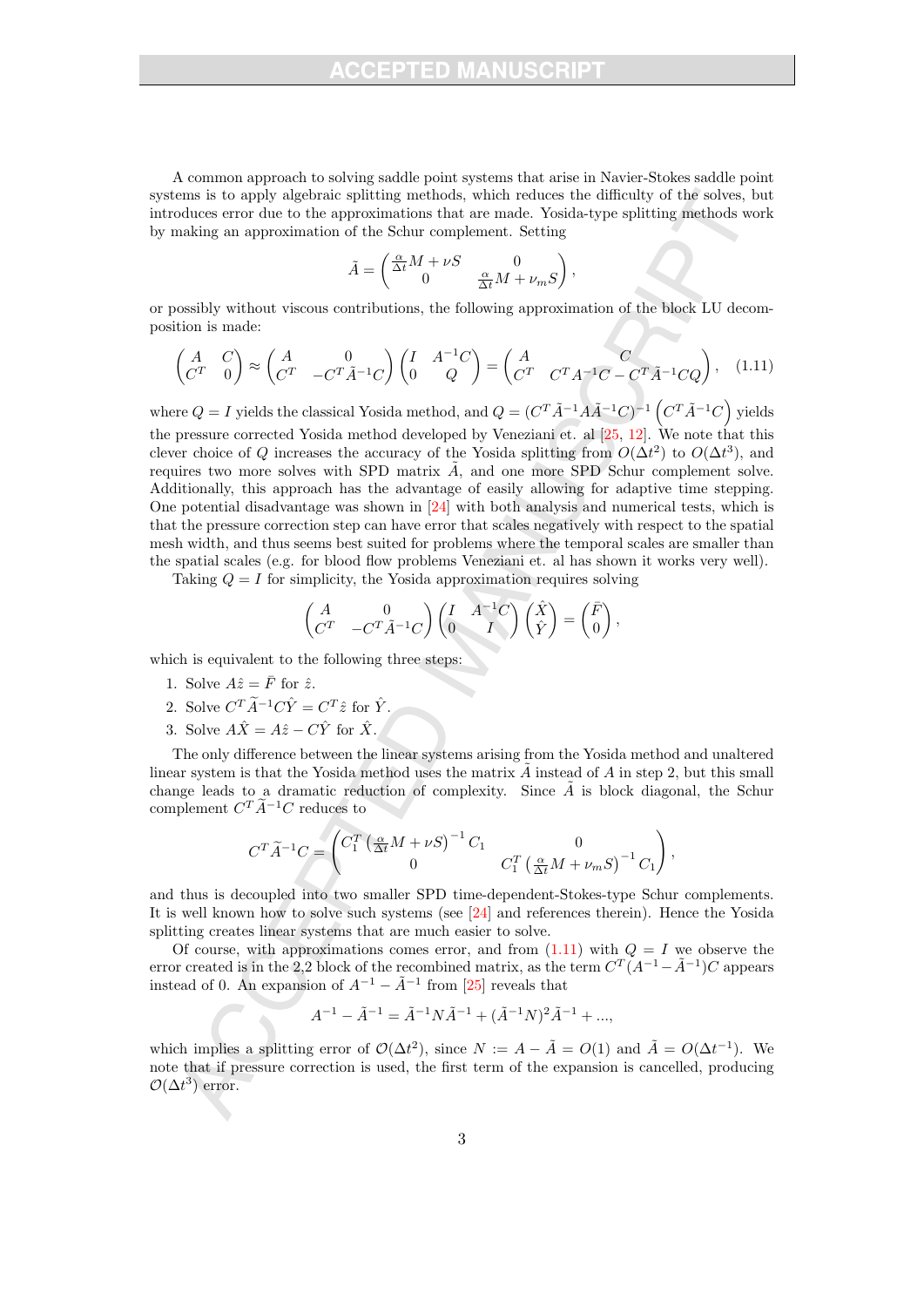Our goal in this paper is to apply our ideas of [24] for NSE saddle point linear systems to the block MHD systems. In particular, before applying the Yosida approximation, we will rewrite the system (1.5)-(1.8) in terms of increments of the pressure variables  $\delta_P = P - P^n$ ,  $\delta_{\lambda} = \lambda - \lambda^n$ , where we seek  $(u, \delta_P, B, \delta_\lambda)$  satisfying

$$
\frac{\alpha}{\Delta t}u - \nu \Delta u + \mathcal{U} \cdot \nabla u - \mathcal{B} \cdot \nabla B + \nabla \delta_P = \tilde{f},\tag{1.12}
$$

 $\nabla \cdot u = 0,$ (1.13)

$$
\frac{\alpha}{\Delta t}B - \nu_m \Delta B + \mathcal{U} \cdot \nabla B - \mathcal{B} \cdot \nabla u - \nabla \delta_\lambda = \tilde{\tilde{g}},\tag{1.14}
$$

$$
\nabla \cdot B = 0,\t(1.15)
$$

with appropriately defined right hand sides. Since the problem is linearized at each time step, this change of variables produces the exact same matrix, but with an altered right hand side. The general idea is that the Yosida appproximation creates  $O(\Delta t^2)$  error in the primitive variables, so if approximation is made to  $O(\Delta t)$  increments instead of the  $O(1)$  original variables, then the total error will be reduced to  $O(\Delta t^3)$  (and if pressure correction is used, then accuracy will be  $O(\Delta t^4)$ ). Analysis and testing of this idea showed that it works quite well, and these higher order rates were found to hold. Interestingly, our finite element analysis in the NS-case revealed that the same asymptotic rates could be found if only the pressure increment was used [24], and velocity was solved for as usual; this leads back to a method proposed for the NSE in [14]. Since using only pressure increments is a simpler approach, we will apply this approach herein. Another nice feature of using only the pressure increments is that grad-div stabilization can be immediately applied, which is well known to provide for reduction in divergence errors, improvements in overall accuracy, improvements in accuracy in Yosida methods, and aids in effectively preconditioning Schur complement solvers [23, 20, 18, 16, 5].

The purpose of this paper will be to analyze and test the Yosida method for the system  $(1.12)-(1.15)$ , and we call this method the 'Yosida-updates' (YU) method for MHD. The linear algebraic splitting analysis is identical to the NSE case, and is discussed above. However, such analysis is not attractive mathematically, since the linear algebra vector norms are not in the natural spaces of the variables, and any negative scaling of the error with respect to the spatial mesh width would be neglected. Hence, we apply a finite element-type error analysis to quantify the difference between solutions found by solving the linear system using an exact linear solver and the YU splitting approximation by casting the algebraic systems back into finite element problems. Our analysis considers the basic YU case, with no grad-div stabilization and without pressure correction. However, the ideas of [23, 24] can be applied to the block systems herein to extend our results further. In our computational tests, however, both grad-div stabilization and pressure correction are used. The paper is organized as follows. Section 2 gives notation and preliminary results used throughout the paper. Section 3 performs the analysis for YU applied to MHD while Section 4 the analysis for YUPC applied to MHD, and in Section 5 we give numerical experiments to illustrate the theory and show the effectiveness of the method on a benchmark test problem.

Remark 1.1 There are several assumptions we make in this work in order to simplify the presentation and analysis, but which do not affect the major results. In particular, we consider a single time step of a numerical scheme, take  $\alpha = 1$ , and assume the convective velocity and magnetic fields  $U$  and  $B$  are exactly divergence-free and uniformly bounded. Each of these assumptions can be lifted, without affecting the major results of the paper.

Specifically,  $\alpha$  can be taken to be any other  $O(1)$  positive number, e.g.  $\alpha = 1.5$  for BDF2, without any effect on the scalings of  $\Delta t$  or h. If we considered multiple time steps, then it is expected that the order of accuracy with respect to  $\Delta t$  would reduce by one order, which is expected for time stepping methods in general; this idea is well-known for algebraic splitting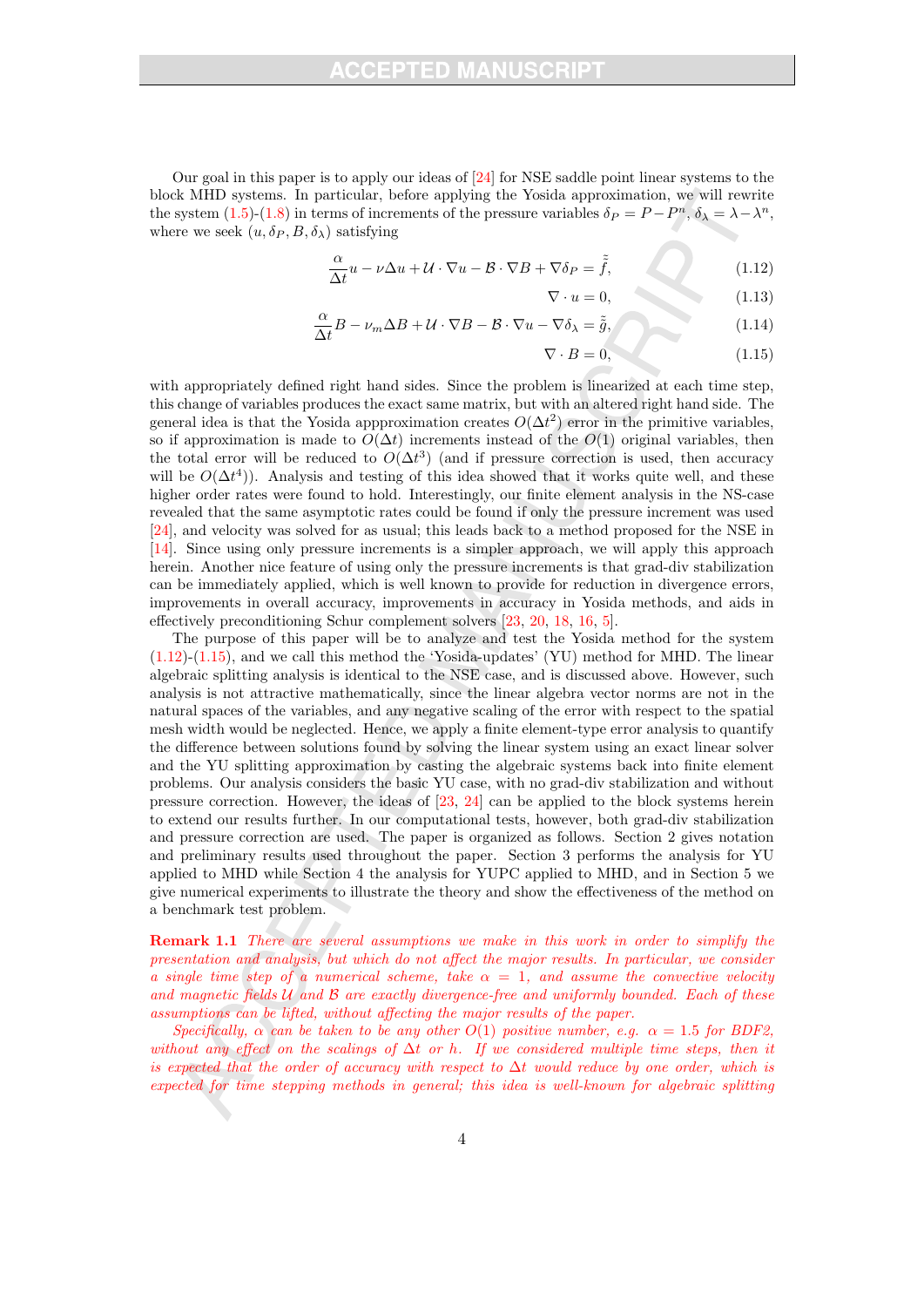methods [25, 12], and practitioners are aware that one needs to use, e.g., a third order (on one time step) splitting method with a second order time stepping method. Lastly, with respect to U and B, the exactly divergence-free condition can be lifted by using skew-symmetric forms of the nonlinearities without significant difficulty or change to the results, but does produce additional terms in the analysis. Lastly, reducing the assumption of  $L^{\infty}(\Omega)$  on these terms to  $H^{1}(\Omega)$  would seemingly increase the theoretical negative scalings of the error with h by a power (if one uses the inverse inequality inside of the analysis framework we use herein); however, in our numerical tests these terms were in  $X_h \subset H^1(\Omega)$ , and we observed no negative scaling with h.

# 2 Mathematical preliminaries

In this study, we consider a domain  $\Omega \subset \mathbb{R}^d$ ,  $(d=2,3)$ , that is either a convex polygon or has a smooth boundary. Denote the  $L^2$ -inner product and induced norm by  $(\cdot, \cdot)$  and  $\|\cdot\|$ , respectively. All other norms will be clearly labeled.

The natural function spaces for analysis of the MHD system above are

$$
X := H_0^1(\Omega) = \{v \in H^1(\Omega), v = 0 \text{ on } \partial\Omega\},\,
$$
  

$$
Q := L_0^2(\Omega) = \{q \in L^2(\Omega), \int_{\Omega} q \, dx = 0 \}.
$$

Use of these boundary conditions are mainly for analysis purposes in the finite element context. Extension to periodic boundary conditions or inhomogeneous Dirichlet conditions can be performed. Other types of boundary conditions could require additional analysis in the finite element context, although the linear algebra analysis above will hold for any commonly used boundary conditions.

Recall that the Poincaré-Friedrich's inequality holds in X: there exists a constant  $C_{PF} > 0$ , dependent only on the size of the domain  $\Omega$ , such that for every  $\phi \in X$ ,  $\|\phi\| \leq C_{PF} \|\nabla \phi\|$ .

We assume finite element spaces  $(X_h, Q_h) \subset (X, Q)$  satisfy the LBB-condition,

$$
\inf_{q_h \in Q_h} \sup_{v_h \in X_h} \frac{(\nabla \cdot v_h, q_h)}{\|\nabla v_h\|} \ge \beta > 0,
$$

with  $\beta$  independent of h. The discretely divergence-free subspace of  $X_h$  is denoted by

$$
V_h := \{v_h \in X_h: \ (\nabla \cdot v_h, q_h) = 0 \ \forall q_h \in Q_h\}.
$$

We also assume the mesh is sufficiently regular for the inverse inequality to hold in  $X_h$ : there exists a constant  $C_I$ , independent of the mesh width  $h$ , such that

$$
\|\nabla \phi_h\| \le C_I h^{-1} \|\phi_h\|, \ \ \forall \phi_h \in X_h.
$$

# 3 Analysis of the Yosida updates method

The linear algebra analysis of the splitting methods is in terms of the vector norms of the coefficients of the variables, and not in terms of the natural norms of the finite element spaces. Thus, important constants and potential negative scalings with respect to the mesh width could be left out of the linear algebra results. We begin by presenting the numerical method related to the usual finite element discretization of the MHD equations.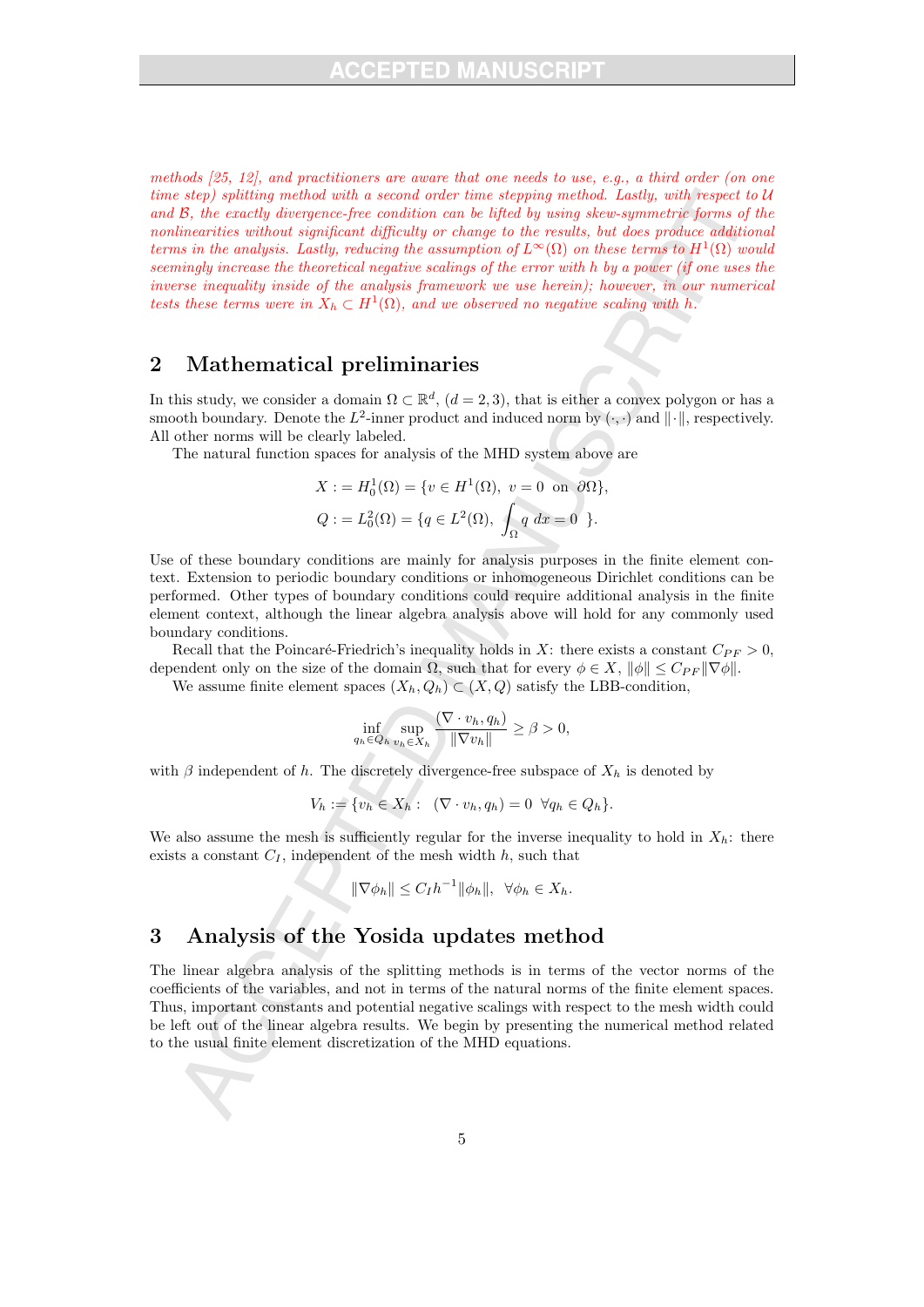The exact (unapproximated) single step discrete MHD scheme is defined by: find  $(\hat{u}_h, \hat{P}_h, \hat{B}_h, \hat{\lambda}_h) \in$  $(X_h, Q_h, X_h, Q_h)$  satisfying,  $\forall (v_h, q_h, \psi_h, r_h) \in (X_h, Q_h, X_h, Q_h)$ ,

$$
\frac{\alpha}{\Delta t}(\hat{u}_h, v_h) + \nu(\nabla \hat{u}_h, \nabla v_h) + (\mathcal{U} \cdot \nabla \hat{u}_h, v_h) - (\mathcal{B} \cdot \nabla \hat{B}_h, v_h) - (\hat{P}_h, \nabla \cdot v_h) = (\tilde{f}, v_h),
$$
(3.1)

$$
(\nabla \cdot \hat{u}_h, q_h) = 0, \qquad (3.2)
$$

$$
\frac{\alpha}{\Delta t} \left( \hat{B}_h, \psi_h \right) + \nu_m (\nabla \hat{B}_h, \nabla \psi_h) + (\mathcal{U} \cdot \nabla \hat{B}_h, \psi_h) - (\mathcal{B} \cdot \nabla \hat{u}_h, \psi_h) + (\hat{\lambda}_h, \nabla \cdot \psi_h) = (\tilde{g}, \psi_h),
$$
(3.3)

$$
(\nabla \cdot \hat{B}_h, r_h) = 0. \tag{3.4}
$$

 $\text{Given } (P^n, \lambda^n) \in (Q_h, Q_h)$ , which are the solutions from the previous step, denote  $\hat{\delta}_P := \hat{P}_h - P^n$ ,  $\hat{\delta}_{\lambda} := \hat{\lambda}_h - \lambda^n$ . Then the scheme (3.1)-(3.4) is equivalently written in terms of velocity, magnetic field, and updates of the Lagrange multipliers: find  $(\hat{u}_h, \hat{\delta}_P, \hat{B}_h, \hat{\delta}_\lambda) \in (X_h, Q_h, X_h, Q_h)$  such that  $\forall (v_h, q_h, \psi_h, r_h) \in (X_h, Q_h, X_h, Q_h),$ 

$$
\frac{\alpha}{\Delta t}(\hat{u}_h, v_h) + \nu(\nabla \hat{u}_h, \nabla v_h) + (\mathcal{U} \cdot \nabla \hat{u}_h, v_h) - (\mathcal{B} \cdot \nabla \hat{B}_h, v_h) - (\hat{\delta}_P, \nabla \cdot v_h) = (\tilde{\tilde{f}}, v_h),
$$
(3.5)

$$
(\nabla \cdot \hat{u}_h, q_h) = 0, \qquad (3.6)
$$

$$
\frac{\alpha}{\Delta t} \left( \hat{B}_h, \psi_h \right) + \nu_m (\nabla \hat{B}_h, \nabla \psi_h) + (\mathcal{U} \cdot \nabla \hat{B}_h, \psi_h) - (\mathcal{B} \cdot \nabla \hat{u}_h, \psi_h) + (\hat{\delta}_\lambda, \nabla \cdot \psi_h) = (\tilde{\tilde{g}}, \psi_h), (3.7)
$$
\n
$$
(\nabla \cdot \hat{B}_h, r_h) = 0, \qquad (3.8)
$$

where  $\tilde{\tilde{f}} := \tilde{f} - \nabla P^n$ ,  $\tilde{\tilde{g}} := \tilde{g} + \nabla \lambda^n$ . To recover  $\hat{P}_h$  and  $\hat{\lambda}_h$ , add the increments to the previous time step solutions:  $\hat{P}_h = \hat{\delta}_P + P^n$ ,  $\hat{\lambda}_h = \hat{\delta}_\lambda + \lambda^n$ . The system (3.5)-(3.8) produces the block saddle point linear system:

$$
\begin{pmatrix} A & C \ C^T & 0 \end{pmatrix} \begin{pmatrix} \hat{X} \\ \hat{\delta}_Y \end{pmatrix} = \begin{pmatrix} \bar{F} \\ 0 \end{pmatrix},
$$
\n(3.9)

where  $\hat{X} = \begin{pmatrix} \hat{u} \\ \hat{v} \end{pmatrix}$  $\hat{B}$  $\Big), \ \hat{\delta}_Y \ = \ \begin{pmatrix} \hat{\delta}_P \ \hat{\epsilon} \end{pmatrix}$  $\hat{\delta}_{\lambda}$  $\Big), \bar{F} = \Big(\frac{F_1}{F_1}\Big)$  $F_2$  . Applying the Yosida splitting to the updates formulation algebraic system  $(3.5)-(3.8)$ : first write the matrix A as

$$
A = \begin{pmatrix} \tilde{A}_1 & 0 \\ 0 & \tilde{A}_2 \end{pmatrix} + \begin{pmatrix} N_1 & N_2 \\ N_2 & N_1 \end{pmatrix} =: \tilde{A} + \tilde{N},
$$
\n(3.10)

where  $\tilde{A}$  is SPD. Now use the approximation  $C^T \tilde{A}^{-1} C$  for the Schur complement matrix  $C^{T}A^{-1}C$ , which leads to the approximation:

$$
\begin{pmatrix} A & C \ C^T & 0 \end{pmatrix} \approx \begin{pmatrix} A & 0 \ C^T & -C^T \tilde{A}^{-1} C \end{pmatrix} \begin{pmatrix} I & A^{-1}C \ 0 & I \end{pmatrix}.
$$
 (3.11)

With this approximation, we solve the linear system

$$
\begin{pmatrix} A & 0 \ C^T & -C^T \tilde{A}^{-1} C \end{pmatrix} \begin{pmatrix} I & A^{-1} C \ 0 & I \end{pmatrix} \begin{pmatrix} X \\ \delta_Y \end{pmatrix} = \begin{pmatrix} \bar{F} \\ 0 \end{pmatrix},
$$
(3.12)

with  $X = \begin{pmatrix} u \\ v \end{pmatrix}$ B  $\delta_Y = \begin{pmatrix} \delta_F \\ \delta_S \end{pmatrix}$  $\delta_{\lambda}$ ). Solving the linear system  $(3.12)$  is equivalent to the three steps: 1. Solve  $\begin{pmatrix} A_1 & N_2 \\ N & A \end{pmatrix}$  $N_2$   $A_2$  $\bigwedge z_1$  $z_2$  $= \left(\frac{F_1}{F_1}\right)$  $F<sub>2</sub>$  $\int$  for  $\int_{0}^{z_1}$  $z_2$  $\bigg)$ ,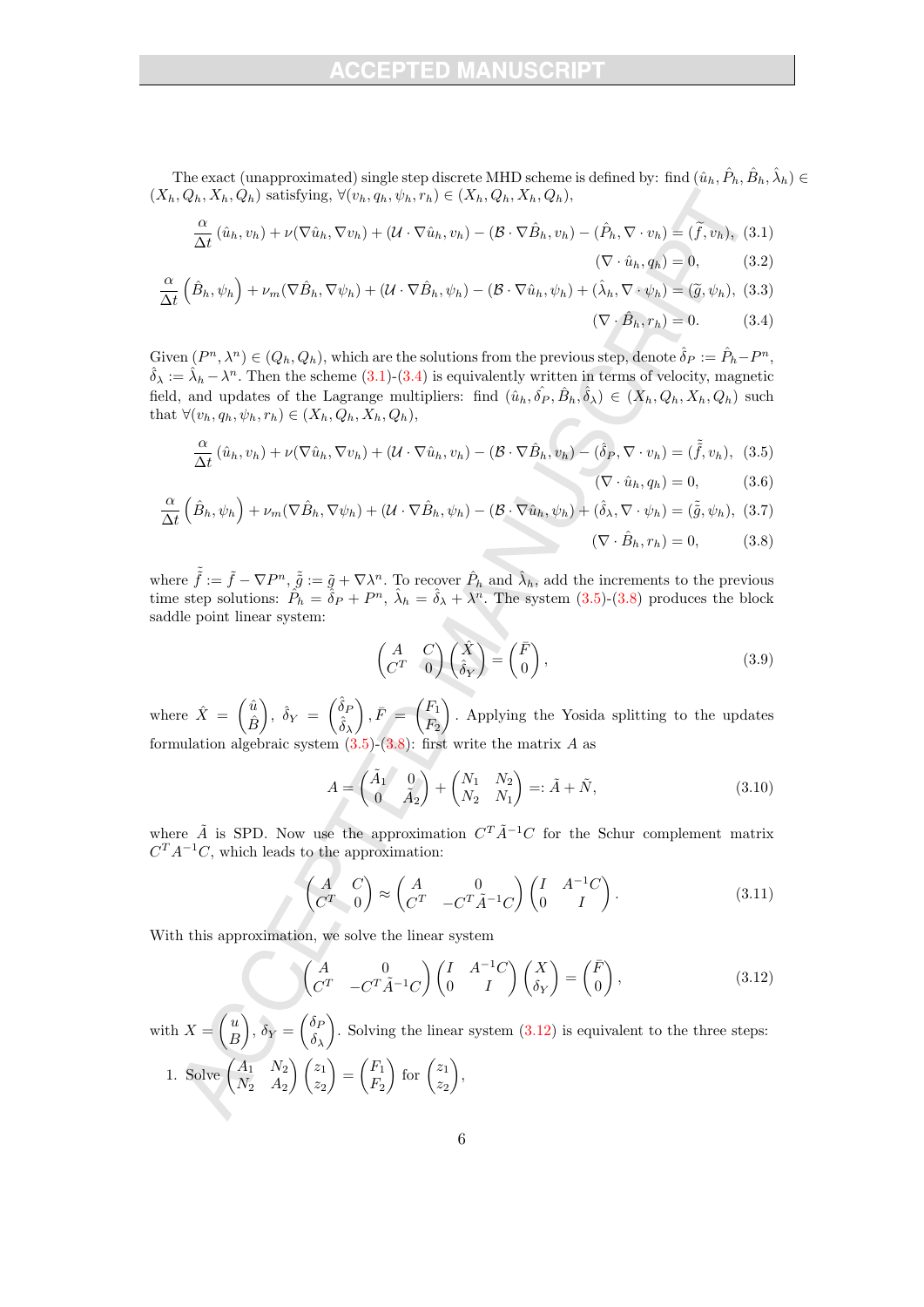- 2a. Solve  $(C_1^T \tilde{A}_1^{-1} C_1) \delta_P = C_1^T z_1$  for  $\delta_P$ , 1
- 2b. Solve  $(C_1^T \tilde{A}_2^{-1} C_1) \delta_\lambda = C_1^T z_2$  for  $\delta_\lambda$ , 3. Solve  $\begin{pmatrix} A_1 & N_2 \\ N_1 & A_2 \end{pmatrix}$  $N_2$   $A_2$  $\bigwedge u$ B  $= \begin{pmatrix} A_1 & N_2 \\ N & A \end{pmatrix}$  $N_2$   $A_2$  $\bigwedge z_1$  $z_2$  $\setminus$ −  $\begin{pmatrix} C_1^T & 0 \end{pmatrix}$  $0 \quad C_1^T$  $\bigwedge$   $\delta_F$  $\delta_{\lambda}$  $\int$  for  $\int_{E}$ B .

Finally, set  $P_h = \delta_P + P^n$  and  $\lambda_h = \delta_\lambda + \lambda^n$ .

For analysis purposes, we define a finite element formulation that is equivalent to the 3-step YU linear algebraic system above. We note that YU implementation should not be computed in this way, but as the simple linear algebraic implementation presented in the introduction.

Algorithm 3.1 (YU finite element formulation)  $Given (P^n, \lambda^n) \in (Q_h, Q_h)$ , find  $(u_h, P_h, B_h, \lambda_h) \in$  $(X_h, Q_h, X_h, Q_h)$  via the following steps:

1. Find  $(z_h, \omega_h) \in (X_h, X_h)$  satisfying,  $\forall (v_h, \psi_h) \in (X_h, X_h)$ ,

$$
\frac{\alpha}{\Delta t}(z_h, v_h) + \nu(\nabla z_h, \nabla v_h) + (\mathcal{U} \cdot \nabla z_h, v_h) - (\mathcal{B} \cdot \nabla \omega_h, v_h) = (\tilde{f}, v_h), \quad (3.13)
$$

$$
\frac{\alpha}{\Delta t}(\omega_h, \psi_h) + \nu_m(\nabla \omega_h, \nabla \psi_h) + (\mathcal{U} \cdot \nabla \omega_h, \psi_h) - (\mathcal{B} \cdot \nabla z_h, \psi_h) = (\tilde{\tilde{g}}, \psi_h). \tag{3.14}
$$

2. Find  $(\chi_h, \delta_P, \mu_h, \delta_\lambda) \in (X_h, Q_h, X_h, Q_h)$  satisfying,  $\forall (v_h, q_h, \psi_h, r_h) \in (X_h, Q_h, X_h, Q_h)$ ,

$$
\frac{\alpha}{\Delta t}(\chi_h, v_h) + \nu(\nabla \chi_h, \nabla v_h) - (\delta_P, \nabla \cdot v_h) = 0,
$$
\n(3.15)

$$
(\nabla \cdot \chi_h, q_h) = -(\nabla \cdot z_h, q_h), \qquad (3.16)
$$

$$
\frac{\alpha}{\Delta t}(\mu_h, \psi_h) + \nu_m(\nabla \mu_h, \nabla \psi_h) + (\delta_\lambda, \nabla \cdot \psi_h) = 0,
$$
\n(3.17)

$$
(\nabla \cdot \mu_h, r_h) = -(\nabla \cdot \omega_h, r_h). \tag{3.18}
$$

3. Find  $(u_h, B_h) \in (X_h, X_h)$  satisfying,  $\forall (v_h, \psi_h) \in (X_h, X_h)$ ,

$$
\frac{\alpha}{\Delta t}(u_h, v_h) + \nu(\nabla u_h, \nabla v_h) + (\mathcal{U} \cdot \nabla u_h, v_h) - (\mathcal{B} \cdot \nabla B_h, v_h) \n= \frac{\alpha}{\Delta t}(z_h, v_h) + \nu(\nabla z_h, \nabla v_h) + (\mathcal{U} \cdot \nabla z_h, v_h) - (\mathcal{B} \cdot \nabla \omega_h, v_h) + (\delta_P, \nabla \cdot v_h), \quad (3.19)\n\frac{\alpha}{\Delta t}(B_h, \psi_h) + \nu_m(\nabla B_h, \nabla \psi_h) + (\mathcal{U} \cdot \nabla B_h, \psi_h) - (\mathcal{B} \cdot \nabla u_h, \psi_h) \n= \frac{\alpha}{\Delta t}(\omega_h, \psi_h) + \nu_m(\nabla \omega_h, \nabla \psi_h) + (\mathcal{U} \cdot \nabla \omega_h, \psi_h) - (\mathcal{B} \cdot \nabla z_h, \psi_h) - (\delta_\lambda, \nabla \cdot \psi_h).
$$
\n(3.20)

4. Recover  $P_h$ ,  $\lambda_h$  by setting  $P_h = \delta_P + P^n$  and  $\lambda_h = \delta_\lambda + \lambda^n$ .

Remark 3.1 Combining Step 1 and Step 3 of Algorithm 3.1 produces

$$
\frac{\alpha}{\Delta t}(u_h, v_h) + \nu(\nabla u_h, \nabla v_h) + (\mathcal{U} \cdot \nabla u_h, v_h) - (\mathcal{B} \cdot \nabla B_h, v_h) - (\delta_P, \nabla \cdot v_h, ) = (\tilde{f}, v_h), (3.21)
$$

$$
\frac{\alpha}{\Delta t}(B_h, \psi_h) + \nu_m(\nabla B_h, \nabla \psi_h) + (\mathcal{U} \cdot \nabla B_h, \psi_h) - (\mathcal{B} \cdot \nabla u_h, \psi_h) + (\delta_\lambda, \nabla \cdot \psi_h) = (\tilde{\tilde{g}}, \psi_h). \tag{3.22}
$$

Replacing  $\tilde{f}$ ,  $\tilde{g}$ ,  $\delta_P$  and  $\delta_\lambda$  by their definitions and recombining gives, for any  $v_h$  or  $\psi_h \in X_h$ ,

$$
\frac{\alpha}{\Delta t}(u_h, v_h) + \nu(\nabla u_h, \nabla v_h) + (\mathcal{U} \cdot \nabla u_h, v_h) - (\mathcal{B} \cdot \nabla B_h, v_h) - (P_h, \nabla \cdot v_h) = (\tilde{f}, v_h),
$$
 (3.23)

$$
\frac{\alpha}{\Delta t}(B_h, \psi_h) + \nu_m(\nabla B_h, \nabla \psi_h) + (\mathcal{U} \cdot \nabla B_h, \psi_h) - (\mathcal{B} \cdot \nabla u_h, \psi_h) + (\lambda_h, \nabla \cdot \psi_h) = (\tilde{g}, \psi_h),
$$
 (3.24)

which shows that the YU method preserves the momentum and magnetic field evolution equations.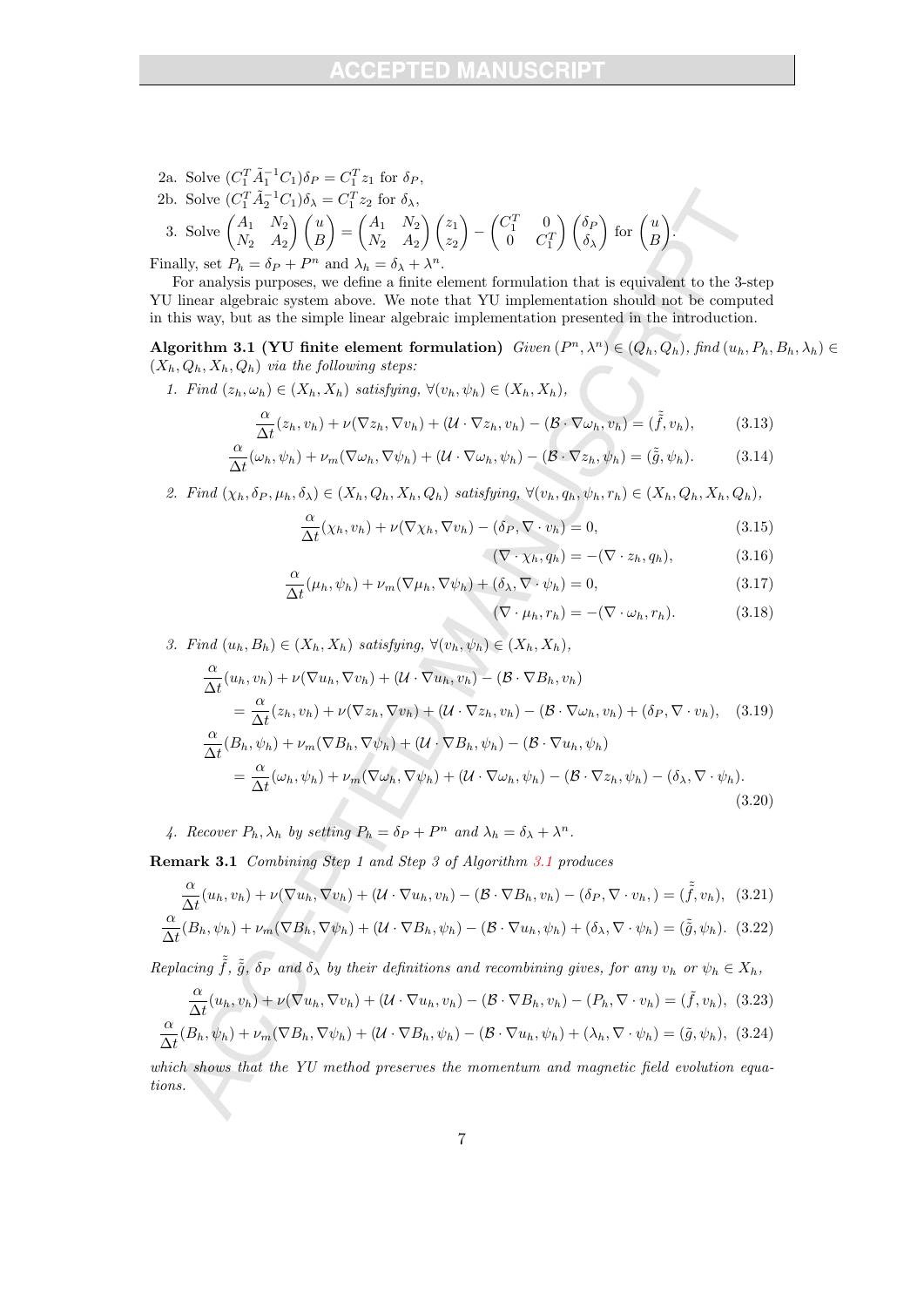We now prove that the solutions of the Yosida updates method converge to the solutions of the unaltered discrete scheme (3.5)-(3.8) as  $\Delta t \rightarrow 0$ . For simplicity of the analysis, we assume that  $\alpha = 1$  and the convective velocity U from (1.5) and the magnetic field B from (1.7) satisfy  $\nabla \cdot \mathcal{U} = 0$  with  $\|\mathcal{U}\|_{L^{\infty}(\Omega)} \leq C_U < \infty$  and  $\nabla \cdot \mathcal{B} = 0$  with  $\|\mathcal{B}\|_{L^{\infty}(\Omega)} \leq C_B < \infty$ . Extension to the case of only weakly divergence-free  $U$  and  $B$  can be done by skew-symmetrizing the nonlinear terms, and if these variables have only  $H^1(\Omega)$  regularity then different Hölder and Sobolev bounds could be used. Neither of these changes would affect convergence rates in  $\Delta t$ , but could affect the scaling with the mesh width h.

**Theorem 3.1** Let  $\hat{u}_h, \hat{P}_h, \hat{B}_h$  and  $\hat{\lambda}_h$  be the solution of (3.1)-(3.4) (the unapproximated linear system solution), and  $u_h$ ,  $P_h$ ,  $B_h$ ,  $\lambda_h$  the solutions to Algorithm 3.1 (the YU solution). Further, assume that the pressure solutions of the unapproximated solution satisfy  $\|\hat{P}_h - P^n\| \leq$  $C_P\Delta t$ ,  $\|\hat{\lambda}_h - \lambda^n\| \leq C_{\lambda}\Delta t$ . Then the error in YU satisfies

$$
\|\hat{u}_h - u_h\| + \|\hat{B}_h - B_h\| \le \frac{2C_I^3 \Delta t^3}{\beta h^3} \left(C_U + C_B\right) \left(C_P + C_\lambda\right) \left(2C_{PF} + \frac{C_* C_I \Delta t}{h}\right) = O(\Delta t^3),
$$

where  $C_* := \min\{\nu, \nu_m\}.$ 

Remark 3.2 The negative scaling with respect to h arises due to use of the inverse inequality, as to find the  $O(\Delta t^3)$ , it was necessary to bound  $H^1$  terms from the right hand side, in  $L^2$  terms on the left hand side. The negative dependence on h could be reduced or even eliminated in the analysis, but this would in turn lower the order of convergence with respect to  $\Delta t$ . However, it was observed for the YU applied to the NSE that the negative scaling of h on several test problems was much milder,  $O(h^{-1/2})$ , instead of  $O(h^{-3})$ . In our convergence rate tests, we observed no negative scaling with h, although we did observe some slight deterioration of the third order convergence with respect to  $\Delta t$ .

**Proof:** The proof is rather long, and we split it up into three major steps. Denote  $e_u$  :=  $\hat{u}_h - u_h$ ,  $e_B := \hat{B}_h - B_h$ , and note that

$$
\hat{P}_h - P_h = (\hat{P}_h - P^n) - (P_h - P^n) =: \hat{\delta}_P - \delta_P,
$$
  

$$
\hat{\lambda}_h - \lambda_h = (\hat{\lambda}_h - \lambda^n) - (\lambda_h - \lambda^n) =: \hat{\delta}_\lambda - \delta_\lambda.
$$

Step 1: Claim:

$$
\|e_u\| + \|e_B\| \le \frac{\sqrt{2}C_I \Delta t}{h} \left( \|\hat{\delta}_P - \delta_P\| + \|\hat{\delta}_\lambda - \delta_\lambda\| \right). \tag{3.25}
$$

Begin by subtracting  $(3.21)$  from  $(3.5)$  and  $(3.22)$  from  $(3.7)$ , which gives

$$
\frac{1}{\Delta t}(e_u, v_h) + \nu(\nabla e_u, \nabla v_h) + (\mathcal{U} \cdot \nabla e_u, v_h) - (\mathcal{B} \cdot \nabla e_B, v_h) - (\hat{\delta}_P - \delta_P, \nabla \cdot v_h) = 0,
$$
  

$$
\frac{1}{\Delta t}(e_B, \psi_h) + \nu_m(\nabla e_B, \nabla \psi_h) + (\mathcal{U} \cdot \nabla e_B, \psi_h) - (\mathcal{B} \cdot \nabla e_u, \psi_h) + (\hat{\delta}_\lambda - \delta_\lambda, \nabla \cdot \psi_h) = 0.
$$

Setting  $v_h = e_u$  and  $\psi_h = e_B$  yields  $(\mathcal{U} \cdot \nabla e_u, e_u) = 0$ ,  $(\mathcal{U} \cdot \nabla e_B, e_B) = 0$  since  $\nabla \cdot \mathcal{U} = 0$  [17].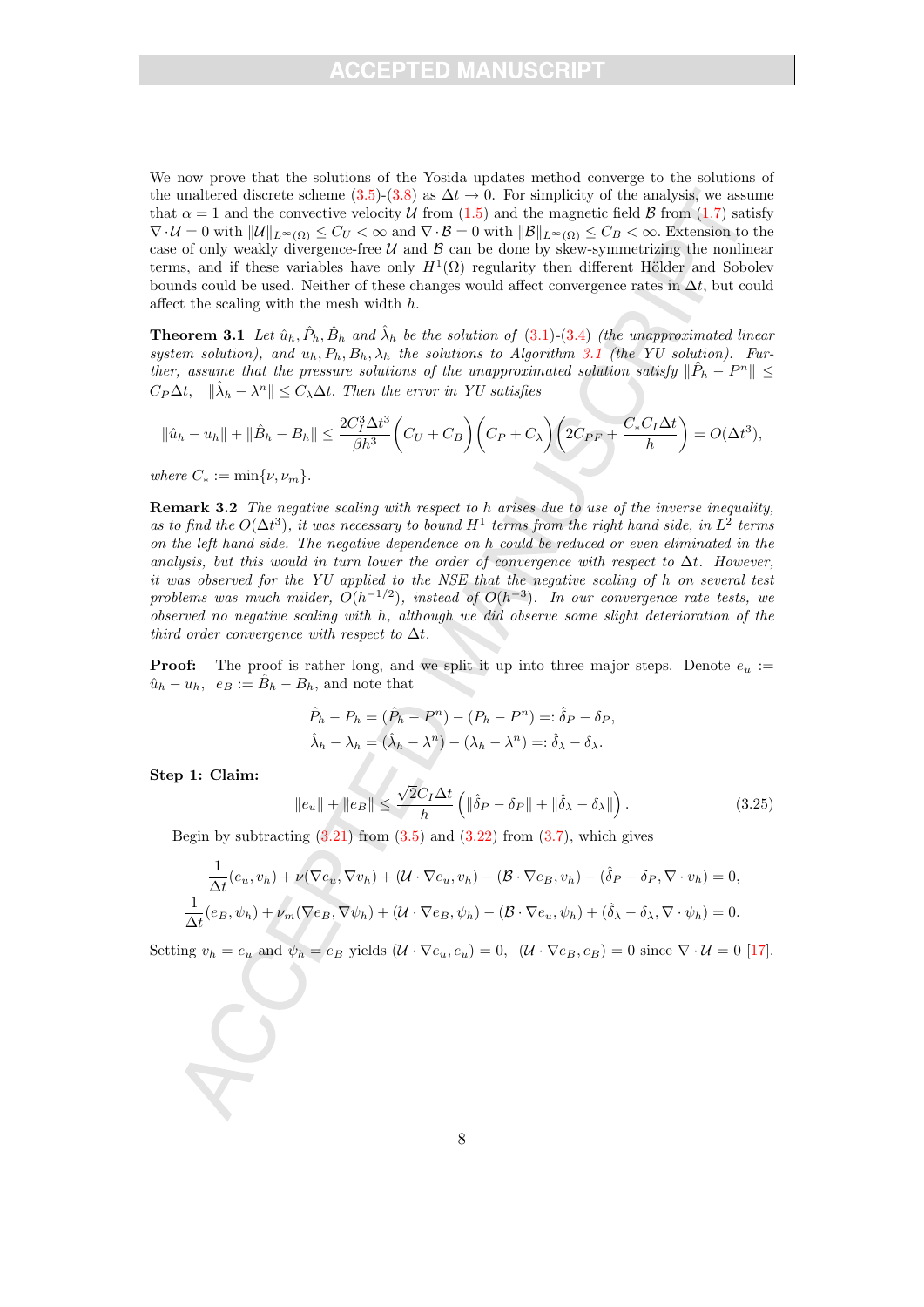Then using Cauchy-Schwarz and Young's inequalities along with the inverse inequality provides

$$
\frac{1}{\Delta t} ||e_u||^2 + \nu ||\nabla e_u||^2 \leq (\mathcal{B} \cdot \nabla e_B, e_u) + ||\hat{\delta}_P - \delta_P|| ||\nabla \cdot e_u||
$$
  
\n
$$
\leq (\mathcal{B} \cdot \nabla e_B, e_u) + ||\hat{\delta}_P - \delta_P|| ||\nabla e_u||
$$
  
\n
$$
\leq (\mathcal{B} \cdot \nabla e_B, e_u) + \frac{C_I}{h} ||\hat{\delta}_P - \delta_P|| ||e_u||
$$
  
\n
$$
\leq (\mathcal{B} \cdot \nabla e_B, e_u) + \frac{1}{2\Delta t} ||e_u||^2 + \frac{C_I^2 \Delta t}{2h^2} ||\hat{\delta}_P - \delta_P||^2,
$$
  
\n
$$
\frac{1}{\Delta t} ||e_B||^2 + \nu_m ||\nabla e_B||^2 \leq (\mathcal{B} \cdot \nabla e_u, e_B) + ||\hat{\delta}_\lambda - \delta_\lambda|| ||\nabla \cdot e_B||
$$
  
\n
$$
\leq (\mathcal{B} \cdot \nabla e_u, e_B) + \frac{C_I}{h} ||\hat{\delta}_\lambda - \delta_\lambda|| ||e_B||
$$
  
\n
$$
\leq (\mathcal{B} \cdot \nabla e_u, e_B) + \frac{1}{2\Delta t} ||e_B||^2 + \frac{C_I^2 \Delta t}{2h^2} ||\hat{\delta}_\lambda - \delta_\lambda||^2.
$$
 (3.27)

Next, sum (3.26) and (3.27). Notice that  $(\mathcal{B} \cdot \nabla e_B, e_u) = -(\mathcal{B} \cdot \nabla e_u, e_B)$ , and after dropping the viscous terms on the left hand side, we find that

$$
||e_u||^2 + ||e_B||^2 \le \frac{C_I^2 \Delta t^2}{h^2} \left( ||\hat{\delta}_P - \delta_P||^2 + ||\hat{\delta}_\lambda - \delta_\lambda||^2 \right),
$$

and taking square root of both sides gives the claimed bound.

#### Step 2: Claim:

1

$$
\|\hat{\delta}_{P} - \delta_{P}\| + \|\hat{\delta}_{\lambda} - \delta_{\lambda}\|
$$
  
\n
$$
\leq \beta^{-1} \left( C_{U} + C_{B} \right) \left( 2C_{PF} + \frac{C_{*}C_{I}\Delta t}{h} \right) \left( \|\nabla(\hat{u}_{h} - z_{h})\| + \|\nabla(\hat{B}_{h} - \omega_{h})\| \right)
$$
  
\n
$$
\leq \frac{C_{I}}{\beta h} \left( C_{U} + C_{B} \right) \left( 2C_{PF} + \frac{C_{*}C_{I}\Delta t}{h} \right) \left( \|\hat{u}_{h} - z_{h}\| + \|\hat{B}_{h} - \omega_{h}\| \right). \quad (3.28)
$$

For this step of the proof, begin by adding Step 1 and Step 2 from the Yosida updates algorithm to obtain

$$
\frac{1}{\Delta t}(\chi_h + z_h, v_h) + \nu(\nabla(\chi_h + z_h), \nabla v_h) + (\mathcal{U} \cdot \nabla z_h, v_h) - (\mathcal{B} \cdot \nabla \omega_h, v_h) - (\delta_P, \nabla \cdot v_h) = (\tilde{f}, v_h),
$$
  

$$
(\nabla \cdot (\chi_h + z_h), q_h) = 0,
$$

$$
\frac{1}{\Delta t}(\mu_h + \omega_h, \psi_h) + \nu_m(\nabla(\mu_h + \omega_h), \nabla \psi_h) + (\mathcal{U} \cdot \nabla \omega_h, \psi_h) - (\mathcal{B} \cdot \nabla z_h, \psi_h) + (\delta_\lambda, \nabla \cdot \psi_h) = (\tilde{\tilde{g}}, \psi_h),
$$
  

$$
(\nabla \cdot (\mu_h + \omega_h), r_h) = 0.
$$

Subtracting this system from the unapproximated MHD system  $(3.5)-(3.8)$  yields

$$
\frac{1}{\Delta t}(\hat{u}_h - (\chi_h + z_h), v_h) + \nu(\nabla(\hat{u}_h - (\chi_h + z_h)), \nabla v_h) + (\mathcal{U} \cdot \nabla(\hat{u}_h - z_h), v_h) \n- (\mathcal{B} \cdot \nabla(\hat{B}_h - \omega_h), v_h) - (\hat{\delta}_P - \delta_P, \nabla \cdot v_h) = 0, (3.29)\n(\nabla \cdot (\hat{u}_h - (\chi_h + z_h)), q_h) = 0, (3.30)\n\frac{1}{\Delta t}(\hat{B}_h - (\mu_h + \omega_h), \psi_h) + \nu_m(\nabla(\hat{B}_h - (\mu_h + \omega_h)), \nabla \psi_h) + (\mathcal{U} \cdot \nabla(\hat{B}_h - \omega_h), \psi_h)
$$

$$
-(\mathcal{B}\cdot\nabla(\hat{u}_h-z_h),\psi_h)+(\hat{\delta}_{\lambda}-\delta_{\lambda},\nabla\cdot\psi_h)=0, \quad (3.31)
$$

 $(\nabla \cdot (\hat{B}_h - (\mu_h + \omega_h)), r_h) = 0.$  (3.32)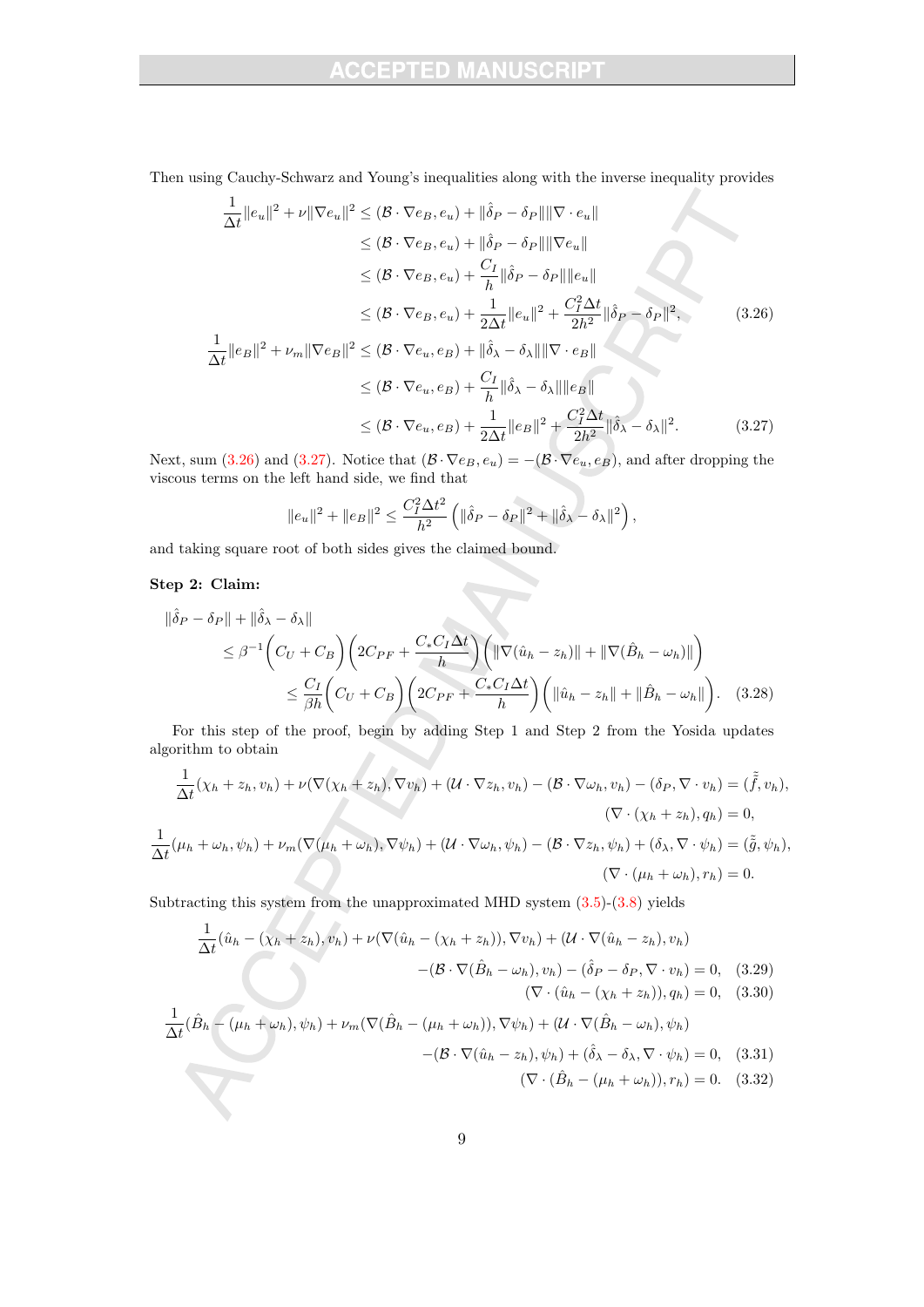Now isolate the pressure error in  $(3.29)$ , and divide both sides by  $\|\nabla v_h\|$ . Then using the Cauchy-Schwarz and Hölder's inequalities produces

$$
\frac{\left(\hat{\delta}_{P} - \delta_{P}, \nabla \cdot v_{h}\right)}{\|\nabla v_{h}\|} \leq \frac{1}{\Delta t} \frac{\|\hat{u}_{h} - (\chi_{h} + z_{h})\| \|v_{h}\|}{\|\nabla v_{h}\|} + \frac{\nu \|\nabla(\hat{u}_{h} - (\chi_{h} + z_{h}))\| \|\nabla v_{h}\|}{\|\nabla v_{h}\|} + \frac{\|\mathcal{U}\|_{L^{\infty}} \|\nabla(\hat{u}_{h} - z_{h})\| \|v_{h}\|}{\|\nabla v_{h}\|} + \frac{\|\mathcal{B}\|_{L^{\infty}} \|\nabla(\hat{B}_{h} - \omega_{h})\| \|v_{h}\|}{\|\nabla v_{h}\|}.
$$
\n(3.33)

Similarly, we can get the following from (3.31):

 $\Delta$ 

$$
\frac{\left(\hat{\delta}_{\lambda} - \delta_{\lambda}, \nabla \cdot \psi_{h}\right)}{\|\nabla \psi_{h}\|} \leq \frac{1}{\Delta t} \frac{\|\hat{B}_{h} - (\mu_{h} + \omega_{h})\| \|\psi_{h}\|}{\|\nabla \psi_{h}\|} + \frac{\nu_{m} \|\nabla(\hat{B}_{h} - (\mu_{h} + \omega_{h}))\| \|\nabla \psi_{h}\|}{\|\nabla \psi_{h}\|} + \frac{\|\mathcal{U}\|_{L^{\infty}} \|\nabla(\hat{B}_{h} - \omega_{h})\| \|\psi_{h}\|}{\|\nabla \psi_{h}\|} + \frac{\|\mathcal{B}\|_{L^{\infty}} \|\nabla(\hat{u}_{h} - z_{h})\| \|\psi_{h}\|}{\|\nabla \psi_{h}\|}.
$$
 (3.34)

Using the LBB condition together with the Poincaré-Friedrich's inequality and reducing gives the estimates

$$
\beta \|\hat{\delta}_P - \delta_P\| \le \frac{C_{PF}}{\Delta t} \|\hat{u}_h - (\chi_h + z_h)\| + \nu \|\nabla(\hat{u}_h - (\chi_h + z_h))\| + C_{PF}C_B \|\nabla(\hat{B}_h - \omega_h)\|, \quad (3.35)
$$

and

$$
\beta \|\hat{\delta}_{\lambda} - \delta_{\lambda}\| \leq \frac{C_{PF}}{\Delta t} \|\hat{B}_{h} - (\mu_h + \omega_h)\| + \nu_m \|\nabla(\hat{B}_{h} - (\mu_h + \omega_h))\|
$$

$$
+ C_{PF}C_U \|\nabla(\hat{B}_{h} - \omega_h)\| + C_{PF}C_B \|\nabla(\hat{u}_h - z_h)\|.
$$
(3.36)

After applying the inverse inequality to the second right hand side terms of (3.35)-(3.36), sum them to get

$$
\|\hat{\delta}_P - \delta_P\| + \|\hat{\delta}_\lambda - \delta_\lambda\|
$$
  
\n
$$
\leq \beta^{-1} \Biggl[ \left( \frac{C_{PF}}{\Delta t} + \frac{C_* C_I}{h} \right) \left( \|\hat{u}_h - (\chi_h + z_h)\| + \|\hat{B}_h - (\mu_h + \omega_h)\| \right) + C_{PF}(C_U + C_B) \left( \|\nabla(\hat{u}_h - z_h)\| + \|\nabla(\hat{B}_h - \omega_h)\| \right) \Biggr], \quad (3.37)
$$

where  $C_* = \min\{\nu, \nu_m\}.$ 

Next, set  $v_h = \hat{u}_h - (\chi_h + z_h)$  in (3.29),  $q_h = \hat{\delta}_P - \delta_P$  in (3.30),  $\psi_h = \hat{B}_h - (\mu_h + \omega_h)$  in (3.31), and  $r_h = \hat{\delta}_{\lambda} - \delta_{\lambda}$  in (3.32). Apply Hölder's inequality to produce

$$
\frac{1}{\Delta t} \|\hat{u}_h - (\chi_h + z_h)\|^2 + \nu \|\nabla(\hat{u}_h - (\chi_h + z_h))\|^2
$$
\n
$$
\leq \|\mathcal{U}\|_{L^{\infty}} \|\nabla(\hat{u}_h - z_h)\| \|\hat{u}_h - (\chi_h + z_h)\| + \|\mathcal{B}\|_{L^{\infty}} \|\nabla(\hat{B}_h - \omega_h)\| \|\hat{u}_h - (\chi_h + z_h)\|
$$
\n
$$
= \left( C_U \|\nabla(\hat{u}_h - z_h)\| + C_B \|\nabla(\hat{B}_h - \omega_h)\|\right) \|\hat{u}_h - (\chi_h + z_h)\|,
$$

and

$$
\frac{1}{\Delta t} \|\hat{B}_h - (\mu_h + \omega_h)\|^2 + \nu_m \|\nabla(\hat{B}_h - (\mu_h + \omega_h))\|^2
$$
\n
$$
\leq \|\mathcal{U}\|_{L^{\infty}} \|\nabla(\hat{B}_h - \omega_h)\| \|\hat{B}_h - (\mu_h + \omega_h)\| + \|\mathcal{B}\|_{L^{\infty}} \|\nabla(\hat{u}_h - z_h)\| \|\hat{B}_h - (\mu_h + \omega_h)\|
$$
\n
$$
= \left( C_U \|\nabla(\hat{B}_h - \omega_h)\| + C_B \|\nabla(\hat{u}_h - z_h)\|\right) \|\hat{B}_h - (\mu_h + \omega_h)\|.
$$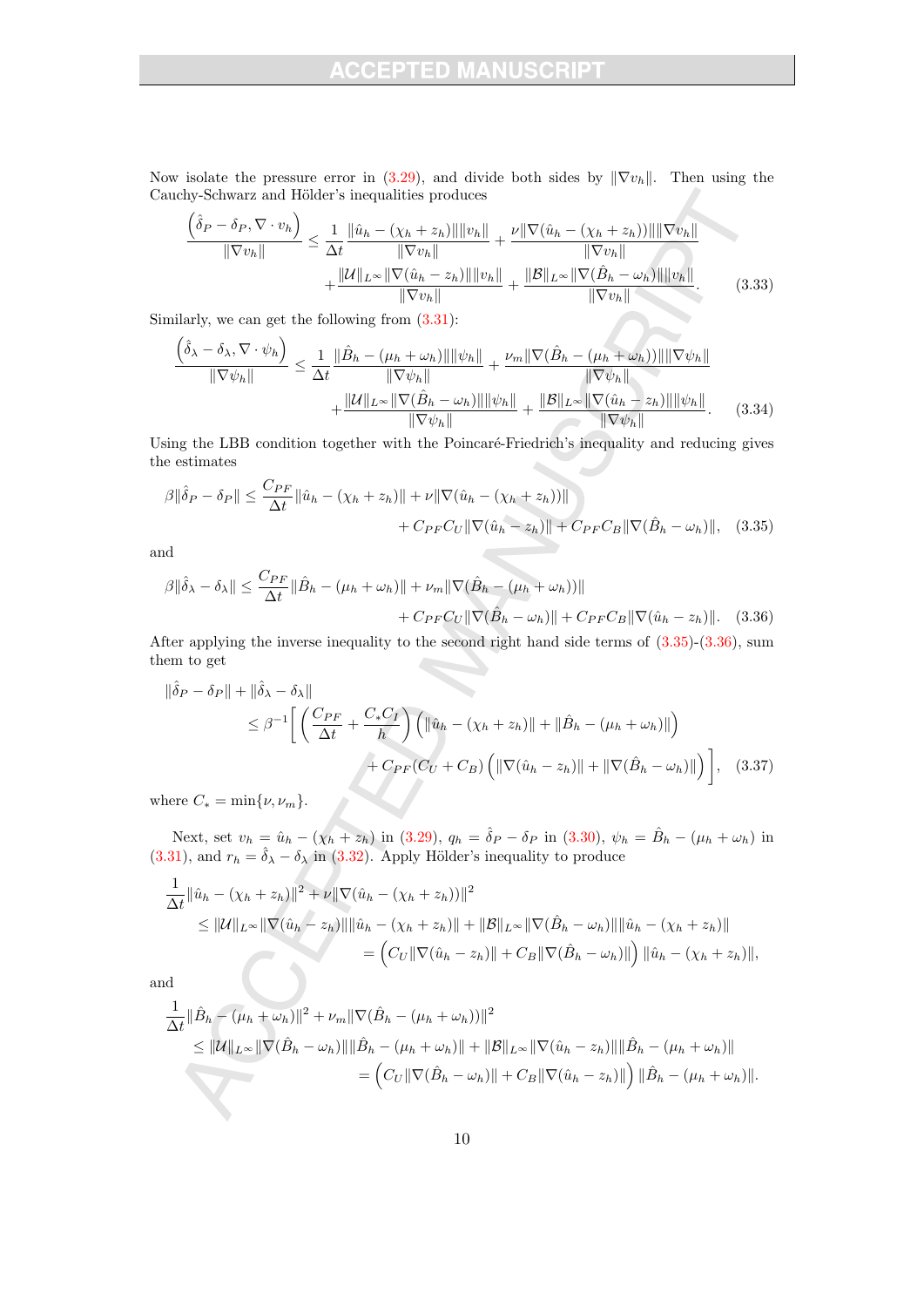Reducing the terms produces

$$
\|\hat{u}_h - (\chi_h + z_h)\| \le \Delta t \left( C_U \|\nabla (\hat{u}_h - z_h)\| + C_B \|\nabla (\hat{B}_h - \omega_h)\| \right),\tag{3.38}
$$

and

$$
\|\hat{B}_h - (\mu_h + \omega_h)\| \le \Delta t \left( C_U \|\nabla(\hat{B}_h - \omega_h)\| + C_B \|\nabla(\hat{u}_h - z_h)\|\right). \tag{3.39}
$$

Now sum  $(3.38)$  and  $(3.39)$  to get the estimate

$$
\|\hat{u}_h - (\chi_h + z_h)\| + \|\hat{B}_h - (\mu_h + \omega_h)\|
$$

$$
\leq \Delta t (C_U + C_B) \bigg( \|\nabla (\hat{u}_h - z_h)\| + \|\nabla (\hat{B}_h - \omega_h)\| \bigg). \quad (3.40)
$$

Finally, using  $(3.40)$  in  $(3.37)$  together with the inverse inequality yields

$$
\|\hat{\delta}_{P} - \delta_{P}\| + \|\hat{\delta}_{\lambda} - \delta_{\lambda}\| \leq \beta^{-1} \Bigg[ \Big( C_{PF} + \frac{C_{*}C_{I}\Delta t}{h} \Big) (C_{U} + C_{B}) \Big( \|\nabla(\hat{u}_{h} - z_{h})\| + \|\nabla(\hat{B}_{h} - \omega_{h})\| \Big) \n+ C_{PF}(C_{U} + C_{B}) \Big( \|\nabla(\hat{u}_{h} - z_{h})\| + \|\nabla(\hat{B}_{h} - \omega_{h})\| \Big) \Bigg] \n= \beta^{-1} \Big( C_{U} + C_{B} \Big) \Big( 2C_{PF} + \frac{C_{*}C_{I}\Delta t}{h} \Big) \Big( \|\nabla(\hat{u}_{h} - z_{h})\| + \|\nabla(\hat{B}_{h} - \omega_{h})\| \Big) \n\leq \frac{C_{I}}{\beta h} \Big( C_{U} + C_{B} \Big) \Big( 2C_{PF} + \frac{C_{*}C_{I}\Delta t}{h} \Big) \Big( \|\hat{u}_{h} - z_{h}\| + \|\hat{B}_{h} - \omega_{h}\| \Big), \quad (3.41)
$$

which proves the stated second claim.

#### Step 3: Completion of the proof

It remains to bound the terms  $\|\hat{u}_h - z_h\|$  and  $\|\hat{B}_h - \omega_h\|$  to get our stated result in the theorem. Subtract  $(3.13)$  from  $(3.5)$ , and  $(3.14)$  from  $(3.7)$  to obtain

$$
\frac{1}{\Delta t}(\hat{u}_h - z_h, v_h) + \nu(\nabla(\hat{u}_h - z_h), \nabla v_h) + (\mathcal{U} \cdot \nabla(\hat{u}_h - z_h), v_h) = (\mathcal{B} \cdot \nabla(\hat{B}_h - \omega_h), v_h) \n+ (\hat{\delta}_P, \nabla \cdot v_h),
$$
\n(3.42)  
\n
$$
\frac{1}{\Delta t}(\hat{B}_h - \omega_h, \psi_h) + \nu_m(\nabla(\hat{B}_h - \omega_h), \nabla \psi_h) + (\mathcal{U} \cdot \nabla(\hat{B}_h - \omega_h), \psi_h) = (\mathcal{B} \cdot \nabla(\hat{u}_h - z_h), \psi_h) \n- (\hat{\delta}_\lambda, \nabla \cdot \psi_h).
$$
\n(3.43)

Setting  $v_h = \hat{u}_h - z_h$  in  $(3.42)$  and  $\psi_h = \hat{B}_h - \omega_h$   $(3.43)$  vanishes the nonlinear terms  $(\mathcal{U} \cdot \nabla)(\hat{u}_h - \hat{v}_h)$  $(z_h)$ ,  $\hat{u}_h - z_h$ ) and  $(\mathcal{U} \cdot \nabla(\hat{B}_h - \omega_h), \hat{B}_h - \omega_h)$  since  $\nabla \cdot \mathcal{U} = 0$ . The equations (3.42) and (3.43) are then reduced to

$$
\frac{1}{\Delta t} \|\hat{u}_h - z_h\|^2 + \nu \|\nabla(\hat{u}_h - z_h)\|^2 = (\mathcal{B} \cdot \nabla(\hat{u}_h - \omega_h), \hat{u}_h - z_h) + (\hat{\delta}_P, \nabla \cdot (\hat{u}_h - z_h)), \quad (3.44)
$$

$$
\frac{1}{\Delta t} \|\hat{B}_h - \omega_h\|^2 + \nu_m \|\nabla(\hat{B}_h - \omega_h)\|^2 = (\mathcal{B} \cdot \nabla(\hat{u}_h - z_h), \hat{B}_h - \omega_h) - (\hat{\delta}_\lambda, \nabla \cdot (\hat{B}_h - \omega_h)).
$$
 (3.45)

Now apply the Cauchy-Schwarz, Young's and the inverse inequalities on the second right hand side terms of  $(3.44)$  and  $(3.45)$  to get

$$
\frac{1}{\Delta t} \|\hat{u}_h - z_h\|^2 + \nu \|\nabla(\hat{u}_h - z_h)\|^2 \leq (\mathcal{B} \cdot \nabla(\hat{u}_h - \omega_h), \hat{u}_h - z_h) + \frac{1}{2\Delta t} \|\hat{u}_h - z_h\|^2 + \frac{C_I^2 \Delta t}{2h^2} \|\hat{\delta}_P\|^2,
$$
  

$$
\frac{1}{\Delta t} \|\hat{B}_h - \omega_h\|^2 + \nu_m \|\nabla(\hat{B}_h - \omega_h)\|^2 \leq (\mathcal{B} \cdot \nabla(\hat{u}_h - z_h), \hat{B}_h - \omega_h) + \frac{1}{2\Delta t} \|\hat{B}_h - \omega_h\|^2 + \frac{C_I^2 \Delta t}{2h^2} \|\hat{\delta}_\lambda\|^2.
$$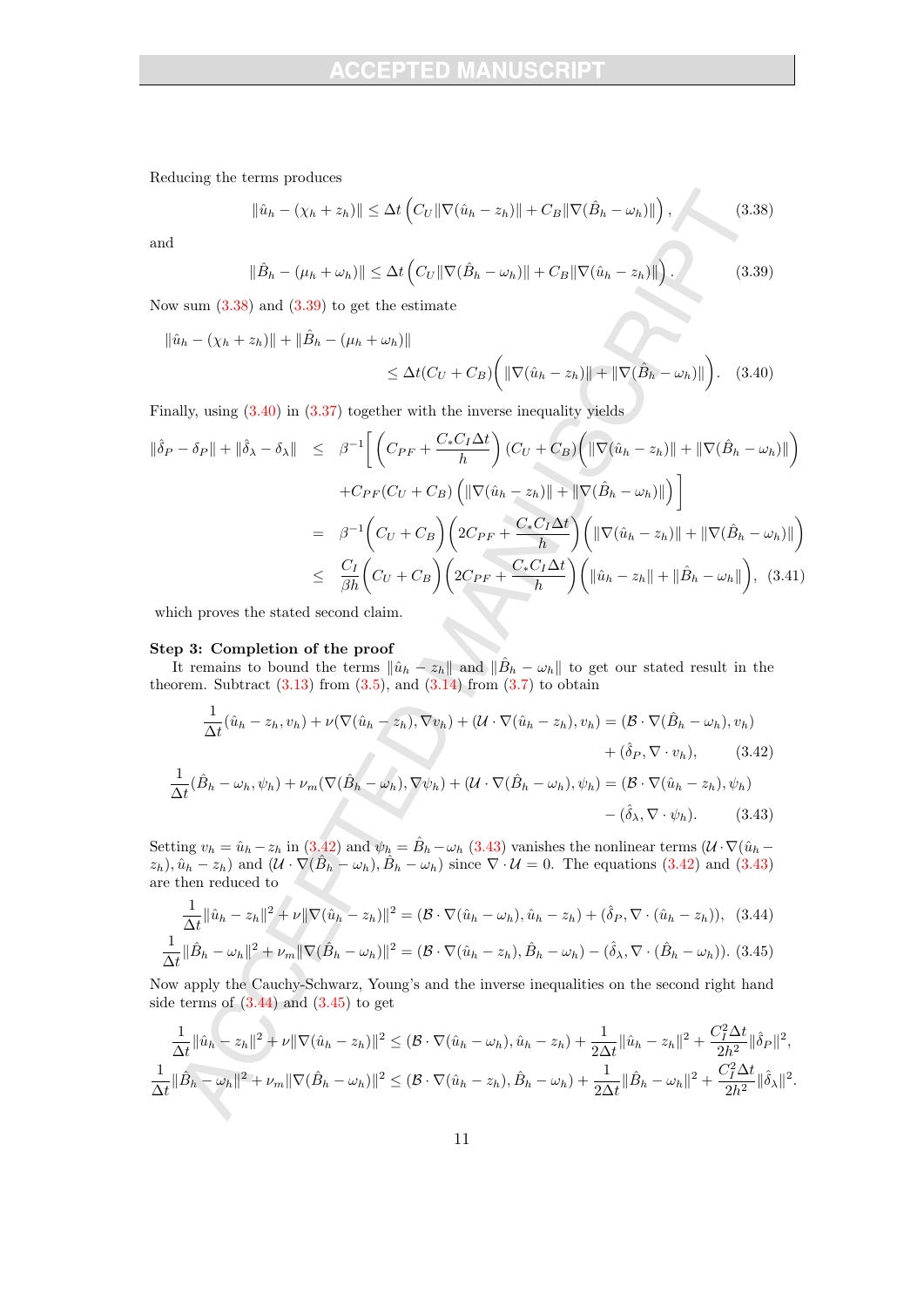Rearranging terms now yields

$$
\|\hat{u}_h - z_h\|^2 + 2\nu\Delta t \|\nabla(\hat{u}_h - z_h)\|^2 \le 2\Delta t (\mathcal{B} \cdot \nabla(\hat{B}_h - \omega_h), \hat{u}_h - z_h) + \frac{C_I^2 \Delta t^2}{h^2} \|\hat{\delta}_P\|^2, \quad (3.46)
$$
  

$$
\|\hat{B}_h - \omega_h\|^2 + 2\nu_m\Delta t \|\nabla(\hat{B}_h - \omega_h)\|^2 \le 2\Delta t (\mathcal{B} \cdot \nabla(\hat{u}_h - z_h), \hat{B}_h - \omega_h) + \frac{C_I^2 \Delta t^2}{h^2} \|\hat{\delta}_\lambda\|^2. \quad (3.47)
$$

Notice that  $(\mathcal{B}\cdot\nabla(\hat{B}_h-\omega_h),\hat{u}_h-z_h) = -(\mathcal{B}\cdot\nabla(\hat{u}_h-z_h),\hat{B}_h-\omega_h)$  since  $\nabla\cdot\mathcal{B}=0$ , so by summing (3.46), (3.47), and using the assumptions  $\|\hat{\delta}_P\| \leq C_P \Delta t$ ,  $\|\hat{\delta}_\lambda\| \leq C_\lambda \Delta t$ , we find that

$$
\|\hat{u}_h - z_h\|^2 + \|\hat{B}_h - \omega_h\|^2 \le \frac{C_I^2 \Delta t^2}{h^2} \left( \|\hat{\delta}_P\|^2 + \|\hat{\delta}_\lambda\|^2 \right) \le \frac{C_I^2 \Delta t^4}{h^2} \left( C_P^2 + C_\lambda^2 \right),
$$

which after taking square root of both sides produces

$$
\|\hat{u}_h - z_h\| + \|\hat{B}_h - \omega_h\| \le \frac{\sqrt{2}C_I \Delta t^2}{h} \bigg(C_P + C_\lambda\bigg). \tag{3.48}
$$

To finish the proof, use  $(3.48)$  in  $(3.41)$ , which gives the bound

$$
\|\hat{\delta}_P - \delta_P\| + \|\hat{\delta}_\lambda - \delta_\lambda\| \le \frac{\sqrt{2}C_I^2 \Delta t^2}{\beta h^2} \bigg(C_U + C_B\bigg) \bigg(C_P + C_\lambda\bigg) \bigg(2C_{PF} + \frac{C_* C_I \Delta t}{h}\bigg), \quad (3.49)
$$

and finally use  $(3.49)$  in  $(3.25)$ .

**Lemma 3.1 (Stability of YU)** Assume  $\tilde{f} = f + \frac{1}{\Delta t}u^n$  and  $\tilde{g} = g + \frac{1}{\Delta t}B^n$  (i.e. the backward Euler case). Then if  $\Delta t \leq Ch^{4/3}$  (assuming  $h \leq 1$ ), the Yosida updates method is stable, and solutions satisfy

$$
\frac{1}{\Delta t} \left( \|u_h\|^2 - \|u^n\|^2 + \|u_h - u^n\|^2 \right) + \frac{1}{\Delta t} \left( \|B_h\|^2 - \|B^n\|^2 + \|B_h - B^n\|^2 \right) + \nu \|\nabla u_h\|^2 + \nu_m \|\nabla B_h\|^2 \le C(data).
$$

**Proof:** Setting  $v_h = u_h$  in (3.23),  $\psi_h = B_h$  in (3.24) and using the definition of  $\tilde{f}$  and  $\tilde{g}$  gives the following:

$$
\frac{1}{2\Delta t} \left( \|u_h\|^2 - \|u^n\|^2 + \|u_h - u^n\|^2 \right) + \nu \|\nabla u_h\|^2 = (\mathcal{B} \cdot \nabla B_h, u_h) + (P_h, \nabla \cdot u_h) + (f, u_h),
$$
\n(3.50)

$$
\frac{1}{2\Delta t} \left( \|B_h\|^2 - \|B^n\|^2 + \|B_h - B^n\|^2 \right) + \nu_m \|\nabla B_h\|^2 = (\mathcal{B} \cdot \nabla u_h, B_h) - (\lambda_h, \nabla \cdot B_h) + (\nabla \times g, B_h). \tag{3.51}
$$

Notice that  $(P_h, \nabla \cdot \hat{u}_h) = 0$  and  $(\lambda_h, \nabla \cdot \hat{B}_h) = 0$  since  $\hat{u}_h, \hat{B}_h \in V_h$ . Now add these terms to the right hand side of  $(3.50)$  and  $(3.51)$ , respectively. Then apply the Cauchy-Schwarz, Young's inequalities on the forcing terms and Cauchy-Schwarz, Young's inequality together with the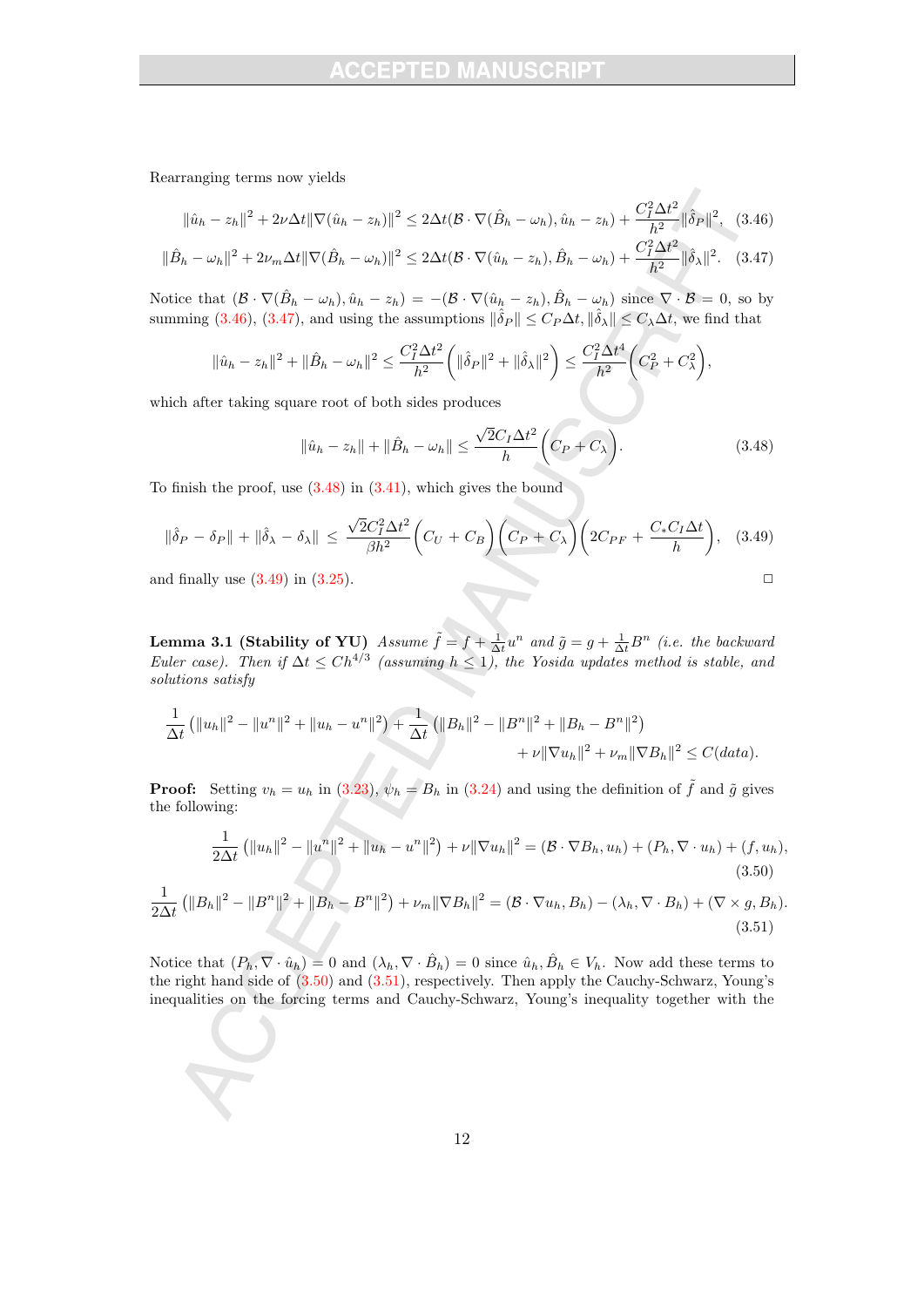inverse inequality to the second right hand side terms, which produces

$$
\frac{1}{2\Delta t}(\|u_h\|^2 - \|u^n\|^2 + \|u_h - u^n\|^2) + \nu \|\nabla u_h\|^2
$$
\n
$$
= (\mathcal{B} \cdot \nabla B_h, u_h) - (P_h, \nabla \cdot (\hat{u}_h - u_h)) + (f, u_h)
$$
\n
$$
\leq (\mathcal{B} \cdot \nabla B_h, u_h) + \|P_h\| \|\nabla \cdot (\hat{u}_h - u_h)\| + \|f\|_{-1} \|\nabla u_h\|
$$
\n
$$
\leq (\mathcal{B} \cdot \nabla B_h, u_h) + \frac{C_I}{h} \|P_h\| \|\hat{u}_h - u_h\| + \frac{\nu^{-1}}{2} \|f\|_{-1}^2 + \frac{\nu}{2} \|\nabla u_h\|^2
$$
\n
$$
\leq (\mathcal{B} \cdot \nabla B_h, u_h) + \frac{C\Delta t^3}{h^4} \|P_h\| + \frac{\nu^{-1}}{2} \|f\|_{-1}^2 + \frac{\nu}{2} \|\nabla u_h\|^2, \tag{3.52}
$$

and similarly

$$
\frac{1}{2\Delta t}(\|B_h\|^2 - \|B^n\|^2 + \|B_h - B^n\|^2) + \nu_m \|\nabla B_h\|^2
$$
\n
$$
\leq (\mathcal{B} \cdot \nabla u_h, B_h) + \frac{C\Delta t^3}{h^4} \|\lambda_h\| + \frac{\nu_m^{-1}}{2} \|\nabla \times g\|_{-1}^2 + \frac{\nu_m}{2} \|\nabla B_h\|^2, \quad (3.53)
$$

where C is a constant independent of h and  $\Delta t$ . Sum (3.52) and (3.53) and notice that (B ·  $\nabla u_h, B_h$ ) =  $-(\mathcal{B} \cdot \nabla B_h, u_h)$ , Then multiplying by 2 produces

$$
\frac{1}{\Delta t}(\|u_h\|^2 - \|u^n\|^2 + \|u_h - u^n\|^2) + \frac{1}{\Delta t}(\|B_h\|^2 - \|B^n\|^2 + \|B_h - B^n\|^2)
$$

$$
+ \nu \|\nabla u_h\|^2 + \nu_m \|\nabla B_h\|^2 \le \frac{C\Delta t^3}{h^4}(\|P_h\| + \|\lambda_h\|) + \nu^{-1} \|f\|_{-1}^2 + \nu_m^{-1} \|\nabla \times g\|_{-1}^2.
$$

We now bound the term  $(\Vert P_h \Vert + \Vert \lambda_h \Vert)$ . Adding  $\pm \hat{P}^n$ ,  $\pm \hat{\lambda}^n$ , and applying the triangle inequality along with (3.41) provides

$$
||P_h|| + ||\lambda_h|| = ||\hat{P}_h + P_h - \hat{P}_h|| + ||\hat{\lambda}_h + \lambda_h - \hat{\lambda}_h||
$$
  

$$
\leq ||\hat{P}_h|| + ||\hat{\lambda}_h|| + ||\hat{\delta}_P - \delta_P|| + ||\hat{\delta}_\lambda - \delta_\lambda|| \leq C \left(1 + \frac{\Delta t^2}{h^2}\right),
$$
 (3.54)

where C is a constant independent of  $\Delta t$  and h. Then using the assumption on  $\Delta t$  in (3.54) gives the desired stability bound.  $\Box$ 

# 4 The Yosida updates pressure correction (YUPC) method

The addition of pressure correction to Yosida algorithms has been shown by Veneziani et. al [12, 25] to increase the order of accuracy of the solver. We now consider pressure correction applied to the YU method, which we call the Yosida-updates pressure correction (YUPC) method, and show it is  $O(\Delta t^4)$  accurate.

YUPC is defined by applying the pressure-corrected Yosida method to (3.5)-(3.8): Find approximations  $u_h$ ,  $\delta_P$ ,  $B_h$ ,  $\delta_\lambda$  satisfying

$$
\begin{pmatrix} A & 0 \ C^T & -C^T \tilde{A}^{-1} C \end{pmatrix} \begin{pmatrix} I & A^{-1} C \ 0 & Q \end{pmatrix} \begin{pmatrix} X \\ \delta_Y \end{pmatrix} = \begin{pmatrix} \bar{F} \\ 0 \end{pmatrix},
$$
(4.1)

where  $X = \begin{pmatrix} u \\ p \end{pmatrix}$ B  $\bigg\}, \delta_Y = \begin{pmatrix} \delta_F \\ \delta_S \end{pmatrix}$  $\delta_{\lambda}$ ), with  $Q := (C^T \tilde{A}^{-1} A \tilde{A}^{-1} C)^{-1} (C^T \tilde{A}^{-1} C)$ . Finding approximations for  $u, \delta_P, B, \delta_\lambda$  is equivalent to 6-steps: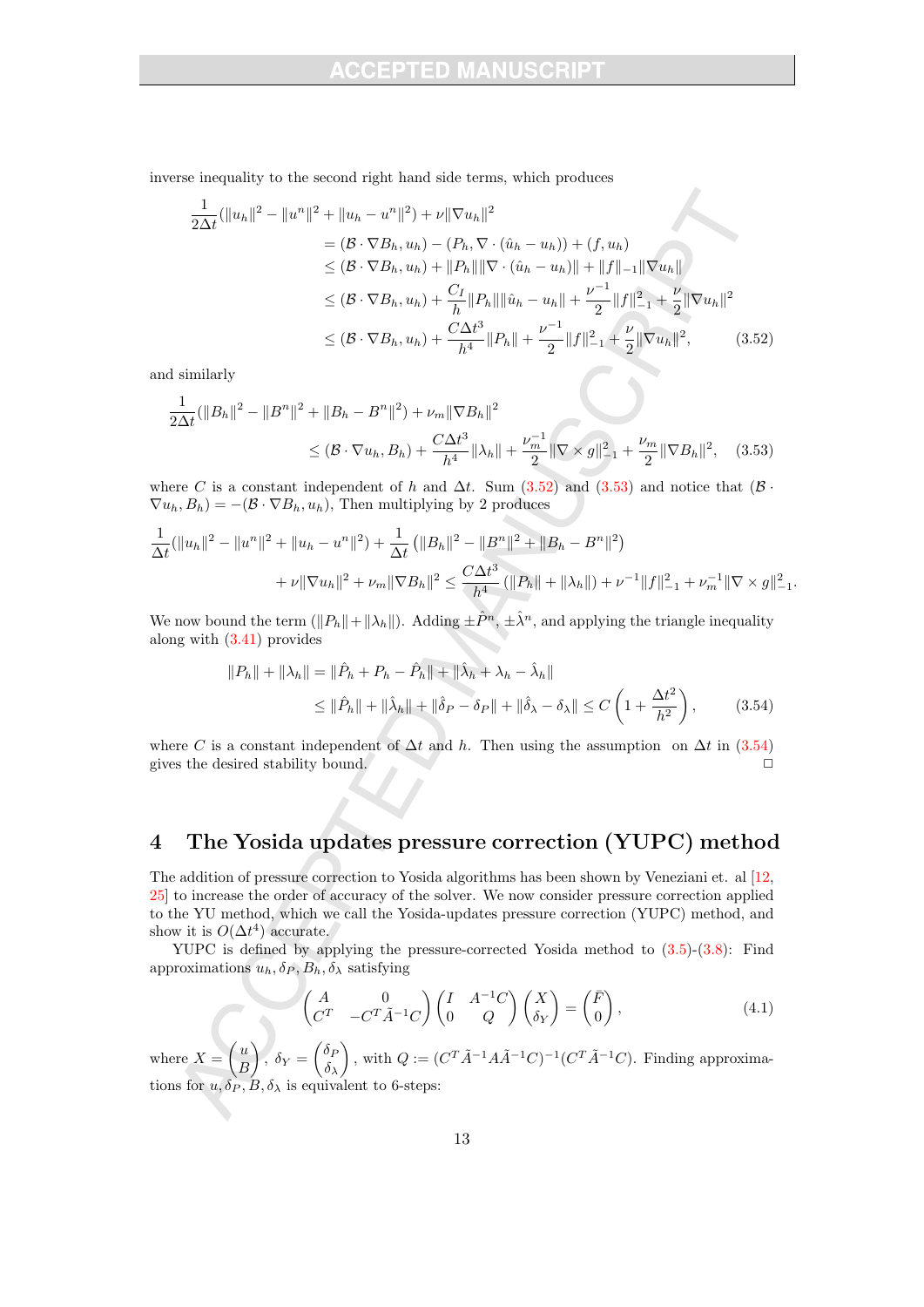1. Solve 
$$
\begin{pmatrix} A_1 & N_2 \ N_2 & A_2 \end{pmatrix} \begin{pmatrix} z_1 \ z_2 \end{pmatrix} = \begin{pmatrix} F_1 \ F_2 \end{pmatrix}
$$
 for  $\begin{pmatrix} z_1 \ z_2 \end{pmatrix}$ ,  
\n2. Solve  $\begin{pmatrix} C_1^T \tilde{A}_1^{-1} C_1 & 0 \\ 0 & C_1^T \tilde{A}_2^{-1} C_1 \end{pmatrix} \begin{pmatrix} q_1 \ q_2 \end{pmatrix} = \begin{pmatrix} C_1^T & 0 \\ 0 & C_1^T \end{pmatrix} \begin{pmatrix} z_1 \ z_2 \end{pmatrix}$  for  $\begin{pmatrix} q_1 \ q_2 \end{pmatrix}$ ,  
\n3. Solve  $\begin{pmatrix} \tilde{A}_1 & 0 \\ 0 & \tilde{A}_2 \end{pmatrix} \begin{pmatrix} \phi_1 \\ \phi_2 \end{pmatrix} = \begin{pmatrix} C_1 & 0 \\ 0 & C_2 \end{pmatrix} \begin{pmatrix} q_1 \\ q_2 \end{pmatrix}$  for  $\begin{pmatrix} \phi_1 \\ \phi_2 \end{pmatrix}$ .  
\n4. Solve  $\begin{pmatrix} \tilde{A}_1 & 0 \\ 0 & \tilde{A}_2 \end{pmatrix} \begin{pmatrix} \psi_1 \\ \psi_2 \end{pmatrix} = \begin{pmatrix} A_1 & N_2 \\ N_2 & A_2 \end{pmatrix} \begin{pmatrix} \phi_1 \\ \phi_2 \end{pmatrix}$  for  $\begin{pmatrix} \psi_1 \\ \psi_2 \end{pmatrix}$ .  
\n5. Solve  $\begin{pmatrix} C_1^T \tilde{A}_1^{-1} C_1 & 0 \\ 0 & C_1^T \tilde{A}_2^{-1} C_1 \end{pmatrix} \begin{pmatrix} \delta_P \\ \delta_\lambda \end{pmatrix} = \begin{pmatrix} C_1^T & 0 \\ 0 & C_1^T \end{pmatrix} \begin{pmatrix} z_1 \\ z_2 \end{pmatrix}$  for  $\begin{pmatrix} \delta_P \\ \delta_\lambda \end{pmatrix}$ ,  
\n6. Solve  $\begin{pmatrix} A_1 & N_2 \\ N_2 & A_2 \end{pmatrix} \begin{pmatrix} u \\ B \end{pmatrix} = \begin{pmatrix} A_1 & N_2 \\ N_2 & A_2 \$ 

Remark 4.1 The additional work resulting form the YUPC method is to solve a second pressureupdate solution with Q. This produces three additional steps: one step is solved with the SPD Yosida Schur complement and the other two steps with  $\tilde{A}$ . Thus it is not a major expense to apply pressure correction.

In order to analyze the method, we now cast it into a finite element framework. We note that this is for analysis purposes only, and implementation of YUPC should only be considered from a linear algebraic viewpoint.

#### Algorithm 4.1 (YUPC) .

Given  $(P^n, \lambda^n) \in (Q_h, Q_h)$ , find  $(u_h, P_h, B_h, \lambda_h) \in (X_h, Q_h, X_h, Q_h)$  via the following steps: 1. Find  $(z_h, \omega_h) \in (X_h, X_h)$  satisfying,  $\forall (v_h, \psi_h) \in (X_h, X_h)$ ,

$$
\frac{\alpha}{\Delta t}(z_h, v_h) + \nu(\nabla z_h, \nabla v_h) + (\mathcal{U} \cdot \nabla z_h, v_h) - (\mathcal{B} \cdot \nabla \omega_h, v_h) = (\tilde{\tilde{f}}, v_h),
$$
(4.2)

$$
\frac{\alpha}{\Delta t}(\omega_h, \psi_h) + \nu_m(\nabla \omega_h, \nabla \psi_h) + (\mathcal{U} \cdot \nabla \omega_h, \psi_h) - (\mathcal{B} \cdot \nabla z_h, \psi_h) = (\tilde{\tilde{g}}, \psi_h). \tag{4.3}
$$

2. Find  $(\chi_h, p_h, \mu_h, \pi_h) \in (X_h, Q_h, X_h, Q_h)$  satisfying,  $\forall (v_h, q_h, \psi_h, r_h) \in (X_h, Q_h, X_h, Q_h)$ ,

$$
\frac{\alpha}{\Delta t}(\chi_h, v_h) + \nu(\nabla \chi_h, \nabla v_h) - (p_h, \nabla \cdot v_h) = 0,
$$
\n(4.4)

$$
(\nabla \cdot \chi_h, q_h) = -(\nabla \cdot z_h, q_h), \qquad (4.5)
$$

$$
\frac{\alpha}{\Delta t}(\mu_h, \psi_h) + \nu_m(\nabla \mu_h, \nabla \psi_h) + (\pi_h, \nabla \cdot \psi_h) = 0,
$$
\n(4.6)

$$
(\nabla \cdot \mu_h, r_h) = -(\nabla \cdot \omega_h, r_h). \tag{4.7}
$$

3. Find  $(\varphi_h, \theta_h) \in (X_h, X_h)$  satisfying,  $\forall (v_h, \psi_h) \in (X_h, X_h)$ ,

$$
\frac{\alpha}{\Delta t}(\varphi_h, v_h) + \nu(\nabla \varphi_h, \nabla v_h) = -(p_h, \nabla \cdot v_h),\tag{4.8}
$$

$$
\frac{\alpha}{\Delta t}(\theta_h, \psi_h) + \nu_m(\nabla \theta_h, \nabla \psi_h) = -(\pi_h, \nabla \cdot \psi_h). \tag{4.9}
$$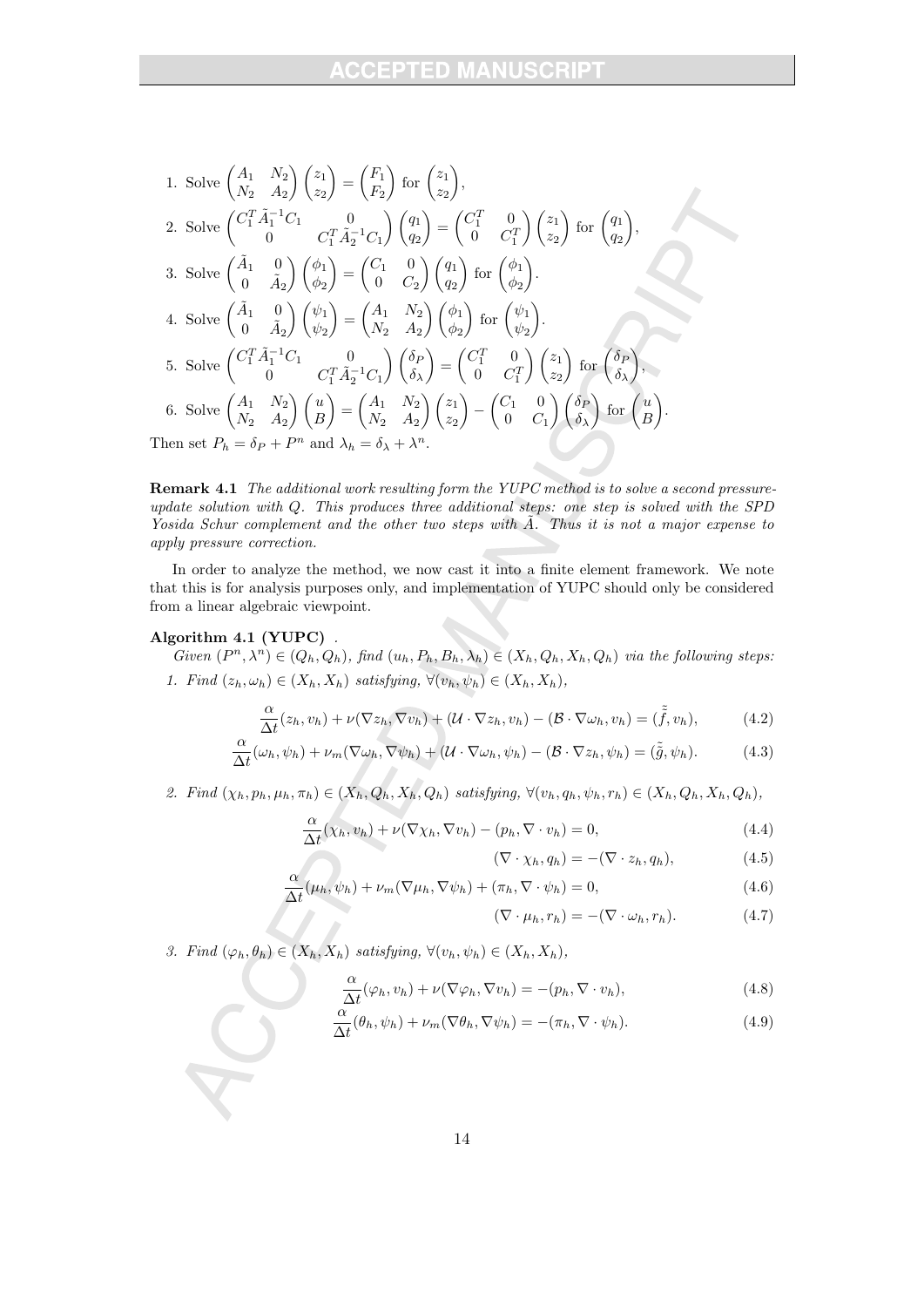4. Find  $(\gamma_h, \sigma_h) \in (X_h, X_h)$  satisfying,  $\forall (v_h, \psi_h) \in (X_h, X_h)$ ,

$$
\frac{\alpha}{\Delta t}(\gamma_h, v_h) + \nu(\nabla \gamma_h, \nabla v_h)
$$
\n
$$
= \frac{\alpha}{\Delta t}(\varphi_h, v_h) + \nu(\nabla \varphi_h, \nabla v_h) + (\mathcal{U} \cdot \nabla \varphi_h, v_h) - (\mathcal{B} \cdot \nabla \theta_h, v_h), \quad (4.10)
$$

$$
\frac{\alpha}{\Delta t}(\sigma_h, \psi_h) + \nu_m(\nabla \sigma_h, \nabla \psi_h)
$$
  
= 
$$
\frac{\alpha}{\Delta t}(\theta_h, \psi_h)
$$

$$
= \frac{\alpha}{\Delta t}(\theta_h, \psi_h) + \nu_m(\nabla \theta_h, \nabla \psi_h) + (\mathcal{U} \cdot \nabla \theta_h, \psi_h) - (\mathcal{B} \cdot \nabla \varphi_h, \psi_h). \quad (4.11)
$$

5. Find  $(\phi_h, \delta_P, \kappa_h, \delta_\lambda) \in (X_h, Q_h, X_h, Q_h)$  satisfying,  $\forall (v_h, q_h, \psi_h, r_h) \in (X_h, Q_h, X_h, Q_h)$ ,

$$
\frac{\alpha}{\Delta t}(\phi_h, v_h) + \nu(\nabla \phi_h, \nabla v_h) - (\delta_P, \nabla \cdot v_h) = 0,\tag{4.12}
$$

$$
(\nabla \cdot \phi_h, q_h) = -(\nabla \cdot \gamma_h, q_h), \qquad (4.13)
$$

Ź

$$
\frac{\alpha}{\Delta t}(\kappa_h, \psi_h) + \nu_m(\nabla \kappa_h, \nabla \psi_h) + (\delta_\lambda, \nabla \cdot \psi_h) = 0,\tag{4.14}
$$

$$
(\nabla \cdot \kappa_h, r_h) = -(\nabla \cdot \sigma_h, r_h). \tag{4.15}
$$

6. Find  $(u_h, B_h) \in (X_h, X_h)$  satisfying,  $\forall (v_h, \psi_h) \in (X_h, X_h)$ ,

$$
\frac{\alpha}{\Delta t}(u_h, v_h) + \nu(\nabla u_h, \nabla v_h) + (\mathcal{U} \cdot \nabla u_h, v_h) - (\mathcal{B} \cdot \nabla B_h, v_h)
$$
\n
$$
= \frac{\alpha}{\Delta t}(z_h, v_h) + \nu(\nabla z_h, \nabla v_h) + (\mathcal{U} \cdot \nabla z_h, v_h) - (\mathcal{B} \cdot \nabla \omega_h, v_h) + (\delta_P, \nabla \cdot v_h), \quad (4.16)
$$
\n
$$
\frac{\alpha}{\Delta t}(B_h, \psi_h) + \nu_m(\nabla B_h, \nabla \psi_h) + (\mathcal{U} \cdot \nabla B_h, \psi_h) - (\mathcal{B} \cdot \nabla u_h, \psi_h)
$$
\n
$$
= \frac{\alpha}{\Delta t}(\omega_h, \psi_h) + \nu_m(\nabla \omega_h, \nabla \psi_h) + (\mathcal{U} \cdot \nabla \omega_h, \psi_h) - (\mathcal{B} \cdot \nabla z_h, \psi_h) - (\delta_\lambda, \nabla \cdot \psi_h). \tag{4.17}
$$

7. Recover  $P_h$ ,  $\lambda_h$  by setting  $P_h = \delta_P + P^n$  and  $\lambda_h = \delta_\lambda + \lambda^n$ .

We now present a theorem for the error in YUPC scheme.

**Theorem 4.1** Let  $\hat{u}_h$ ,  $\hat{P}_h$ ,  $\hat{B}_h$  and  $\hat{\lambda}_h$  be the unapproximated solutions to (3.1)-(3.4), with  $\|\hat{P}_h ||P^n|| \leq C_P \Delta t$ ,  $||\hat{\lambda}_h - \lambda^n|| \leq C_{\lambda} \Delta t$ . Besides, let  $u_h, P_h, B_h, \lambda_h$  be the solutions to Algorithm 4.1, i.e., the Yosida-updates pressure corrected solutions. The error satisfies the following bound:

$$
\|\hat{u}_h - u_h\| + \|\hat{B}_h - B_h\| \le \frac{2C_I^4 \Delta t^4}{\beta h^4} \left(C_U + C_B\right)^2 \left(C_P + C_\lambda\right) \left(2C_{PF} + \frac{C_* C_I \Delta t}{h}\right),
$$

where  $C_* := \min\{\nu, \nu_m\}.$ 

Remark 4.2 The proof of this theorem is long and technical. However, it follows very closely the structure of the NSE proof, and the way to handling the Maxwell equation is just as done above for the YU analysis. Thus, we omit the proof.

Just as in the YU case, the stability can be proven using the convergence estimate.

Corollary 4.1 (Stability of the YUPC scheme) . Suppose  $\tilde{f} = f + \frac{1}{\Delta t}u^n$ ,  $\tilde{g} = g + \frac{1}{\Delta t}B^n$ , and  $\Delta t \leq C h^{5/4}$  (and assuming  $h \leq 1$ ). Then the YUPC method is stable, and solutions satisfies

$$
\frac{1}{\Delta t} \left( \|u_h\|^2 - \|u^n\|^2 + \|u_h - u^n\|^2 \right) + \frac{1}{\Delta t} \left( \|B_h\|^2 - \|B^n\|^2 + \|B_h - B^n\|^2 \right) + \nu \|\nabla u_h\|^2 + \nu_m \|\nabla B_h\|^2 \le C(data).
$$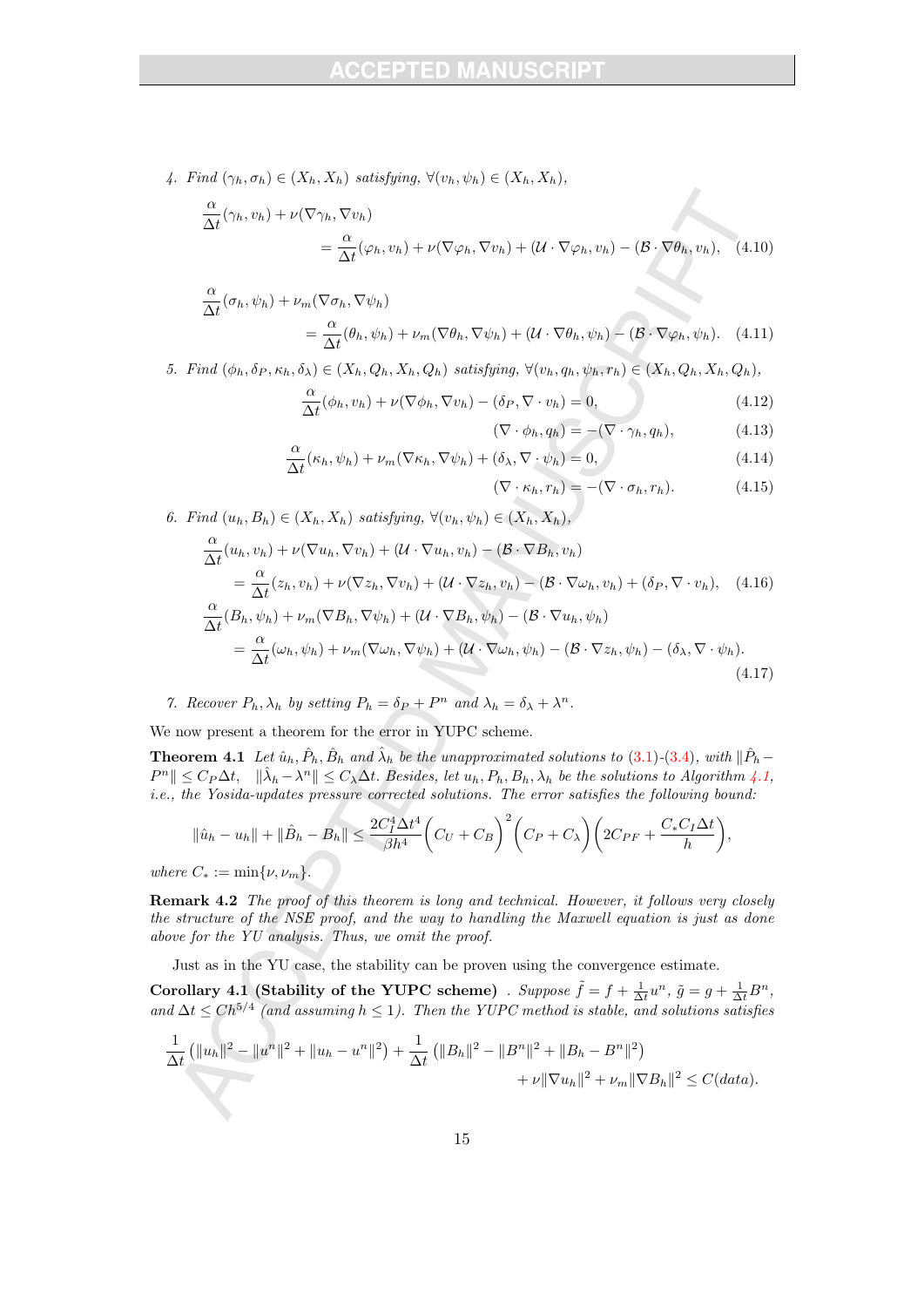# 5 Numerical experiments

We now present two numerical tests, the first to test the predicted convergence rates of the theory above, and the second to test the feasibility of the method on a larger scale problem. For both tests, we use the viscous Orszag-Tang problem, which is a benchmark MHD test problem studied in [19, 11]. The domain is the periodic box  $(0, 2\pi)^2$ , and the setup is as follows. We take as the initial conditions

$$
u_0 = \langle -\sin(y+2), \sin(x+1.4)\rangle^T
$$
,  $B_0 = \langle -\frac{1}{3}\sin(y+2), \frac{2}{3}\sin(2x+3)\rangle^T$ ,

add no external forcing,  $f = \nabla \times q = 0$ , and allow the flow to evolve. We choose  $\nu = \nu_m = 0.01$ , and in the second test we also choose  $\nu = \nu_m = 0.001$ .

In all of our computations below, we use  $(P_2, P_1^{disc})$  elements for  $(u_h, p_h)$  and  $(B_h, \lambda_h)$ . This element choice is known to be inf-sup stable when the mesh is created as a barycenter refinement of a quasi-uniform mesh [1, 22], and all meshes in our computations use such a structure.

#### 5.1 Numerical experiment 1: Convergence rates

To compute the predicted convergence rates, we compute the unapproximated method for four time steps, the YU method for four time steps, and also for comparison the classical Yosida method (Y), and then compare solutions in the  $L^2(\Omega)$  norm. For the first time step of all methods, we use Crank-Nicolson time stepping with an exact linear solver. The subsequent steps use BDF2, and the various solvers. To test the negative scaling with respect to  $h$ , we also compute on three different meshes: barycenter refinements of uniform meshes with  $h = \frac{L}{8}, \frac{L}{16}, \frac{L}{32}$ , with  $L = 2\pi$ .

The table below shows the errors in the Y and YU approximations, and the corresponding convergence rates with respect to  $\Delta t$ . Convergence of the usual Y method is clearly observed to be second order. For YU, we observe essentially third order, but with a slight deterioration in the rate as  $\Delta t$  gets smaller. However, this deterioration does not occur until errors approach  $10^{-8}$ , which is at the level where linear solver error can be a factor  $(10^{-10})$  is the tolerance for the CG Schur complement solver). We note that YU is clearly much more accurate than Y, and we stress that these two methods require the same amount of work to solve and have exactly the same system matrices.

Regarding the negative scaling with respect to h from the analysis, we do not see a deterioration in the errors as h decreases. However, we do observe a reduced scaling with respect to  $\Delta t$ , which could be related to this issue since the analysis does allow for a tradeoff between better scaling with respect to h and a reduced scaling with respect to  $\Delta t$ . However, the reduced order of convergence is only observed for B in the YU case, and when errors are on the order of  $10^{-8}$  and smaller.

#### 5.2 Numerical experiment 2: viscous Orszag-Tang problem

For this same test problem, we now run the problem for longer times on finer meshes, as a feasibility test. Here, we consider two cases of viscosity:  $\nu = \nu_m = 0.01$  and  $\nu = \nu_m = 0.001$ , and compute to an end time of  $T = 2.7$ , using time step size  $\Delta t = 0.01$  and third order linearized BDF3 time stepping. For the spatial discretization, we used a barycenter refinement of a 128x128 uniform mesh for  $\nu = \nu_m = 0.01$ , and 196x196 for  $\nu = \nu_m = 0.001$ . This provided 1,378,308 total degrees of freedom for  $\nu = \nu_m = 0.01$ , and 3,230,084 for  $\nu = \nu_m = 0.001$ . Graddiv stabilization was added to both the momentum and Maxwell equations, with stabilization parameter 100. For the linear solves, we used the YU method studied above, and with pressure correction - since the time stepping method is third order, the accuracy order of the linear solver at each time step should be  $O(\Delta t^4)$  to match.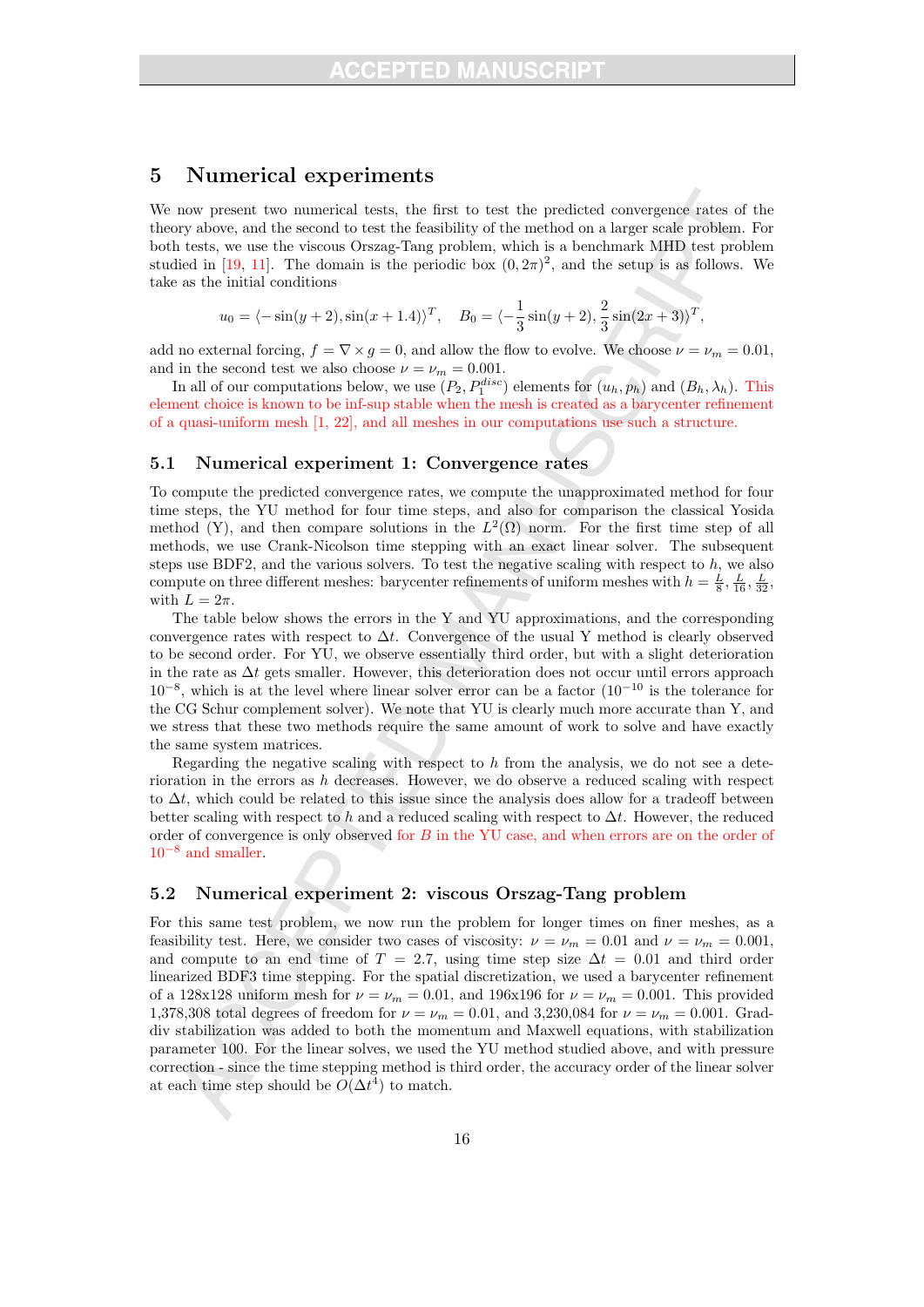| $\Delta t$                            | $  u_{YU}-u_h  $ | Rate    | $  B_{YU}-B_h  $ | Rate | $ u_Y-u_h $   | Rate | $  B_Y - B_h  $ | Rate |  |  |
|---------------------------------------|------------------|---------|------------------|------|---------------|------|-----------------|------|--|--|
| $_{0.2}$<br>$\overline{4}$            | 2.128e-4         |         | $1.232e-4$       |      | 3.348e-3      |      | $1.530e-3$      |      |  |  |
| 0.2                                   | $3.137e-5$       | 2.76    | $1.860e-5$       | 2.73 | $9.098e-4$    | 1.88 | $4.218e-4$      | 1.86 |  |  |
| $\frac{8}{0.2}$<br>$\overline{16}$    | 4.473e-6         | 2.81    | $3.103e-6$       | 2.58 | $2.381e-4$    | 1.93 | 1.144e-4        | 1.88 |  |  |
| 0.2                                   | 6.368e-7         | 2.81    | 5.542e-7         | 2.48 | $6.108e-5$    | 1.96 | $3.059e-5$      | 1.90 |  |  |
| $\frac{32}{0.2}$<br>64                | 8.918e-8         | 2.84    | $9.229e-8$       | 2.57 | $1.550e-5$    | 1.98 | $8.102e-6$      | 1.92 |  |  |
| $_{0.2}$                              | 1.218e-8         | 2.87    | $1.400e-8$       | 2.72 | $3.910e-6$    | 1.99 | $2.119e-6$      | 1.93 |  |  |
| $\frac{128}{0.2}$<br>$\overline{256}$ | $1.622e-9$       | 2.91    | $1.972e-9$       | 2.83 | $9.826e-7$    | 1.99 | 5.464e-7        | 1.96 |  |  |
| $h=\frac{L}{16}$                      |                  |         |                  |      |               |      |                 |      |  |  |
| $\Delta t$                            | $  u_{YU}-u_h  $ | Rate    | $  B_{YU}-B_h  $ | Rate | $  u_Y-u_h  $ | Rate | $  B_Y - B_h  $ | Rate |  |  |
| $_{0.2}$                              | 2.075e-4         |         | 2.075e-4         |      | 3.336e-3      |      | $1.501e-3$      |      |  |  |
| $\frac{4}{0.2}$                       | $3.100e-5$       | 2.74    | 1.698e-5         | 3.61 | 9.088e-4      | 1.88 | $4.138e-4$      | 1.86 |  |  |
| $_{0.2}^{8}$                          | $4.114e-6$       | 2.91    | 1.975e-6         | 3.10 | 2.377e-4      | 1.93 | $1.106e-4$      | 1.90 |  |  |
| $\frac{16}{0.2}$<br>$\frac{32}{0.2}$  | 5.597e-7         | 2.88    | 3.215e-7         | 2.62 | $6.087e-5$    | 1.96 | 2.880e-5        | 1.94 |  |  |
| $\frac{64}{0.2}$                      | 7.817e-8         | 2.84    | $6.055e-8$       | 2.41 | $1.541e-5$    | 1.98 | 7.368e-6        | 1.97 |  |  |
| 128                                   | $1.110e-8$       | 2.82    | 1.077e-8         | 2.49 | 3.877e-6      | 1.99 | 1.869e-6        | 1.98 |  |  |
| $_{0.2}$<br>$\overline{256}$          | $1.562e-9$       | 2.83    | 1.732e-9         | 2.64 | 9.726e-7      | 1.99 | $4.721e-7$      | 1.98 |  |  |
| $h = \frac{L}{32}$                    |                  |         |                  |      |               |      |                 |      |  |  |
| $\Delta t$                            | $  u_{YU}-u_h  $ | Rate    | $  B_{YU}-B_h  $ | Rate | $  u_Y-u_h  $ | Rate | $  B_Y - B_h  $ | Rate |  |  |
| 0.2<br>$\frac{4}{0.2}$                | 1.857e-5         |         | 7.683e-5         |      | 3.328e-3      |      | 1.484e-3        |      |  |  |
| $\frac{8}{0.2}$                       | 2.878e-5         | $-0.63$ | $1.301e-5$       | 2.56 | $9.080e-4$    | 1.87 | $4.122e-4$      | 1.85 |  |  |
| $\frac{16}{0.2}$                      | $3.942e-6$       | 2.87    | $1.516e-6$       | 3.10 | 2.377e-4      | 1.93 | $1.104e-4$      | 1.90 |  |  |
| $\frac{32}{0.2}$                      | 5.213e-7         | 2.92    | 1.815e-7         | 3.06 | $6.086e-5$    | 1.97 | 2.873e-5        | 1.94 |  |  |
| $\frac{64}{0.2}$                      | $6.822e-8$       | 2.93    | $2.762e-8$       | 2.72 | $1.540e-5$    | 1.98 | 7.337e-6        | 1.97 |  |  |
| 128                                   | 9.027e-9         | 2.92    | 5.105e-9         | 2.44 | 3.875e-6      | 1.99 | 1.854e-6        | 1.98 |  |  |
| 0.2<br>256                            | 1.234e-9         | 2.87    | $9.695e-10$      | 2.40 | 9.718e-7      | 2.00 | $4.662e-7$      | 1.99 |  |  |

 $h=\frac{L}{8}$ 

The block Schur complements were decomposed into Stokes-type Schur complements (a key feature of the proposed method), each of which was solved using PCG as the outer solver (preconditioned with the pressure mass matrix), and the inner solves were performed using PCG (with ILU preconditioning, using drop tolerance  $10^{-6}$ ). For the solves with the nonsymmetric block matrix A, ILU-0 preconditioned BICGSTAB was used and was very effective - the preconditioner was updated whenever 20 BICGSTAB iterations were needed to converge the solver, and this happened about every 10 time steps.

Results for the  $\nu = \nu_m = 0.01$  test are shown in figure 1, and for  $\nu = \nu_m = 0.001$  in figure 2, as contours of the magnitude of the magnetic field and velocity field, and the (scalar) curl of the magnetic field. Results for  $\nu = \nu_m = 0.001$  are consistent with the ideal MHD (i.e.  $\nu = \nu_m = 0$ ) results from [19, 11]. We note we also ran these test problems using an exact (unapproximated) linear solver and the resulting plots were visually indistinguishable.

# 6 Conclusions and future directions

In this paper, we have proposed, analyzed and tested the YU method (and with pressure correction) for MHD. The method provides for very efficient solves of the block saddle point linear systems that arise in MHD, as they decompose the nonsymmetric block Schur complement into 2 Stokes-type Schur complements that are the same at each time step. The method is proven to be third order (fourth order with pressure correction) with respect to  $\Delta t$ , and the analysis is done using the natural norms of the problem. Numerical tests were given that show the effectiveness of the method.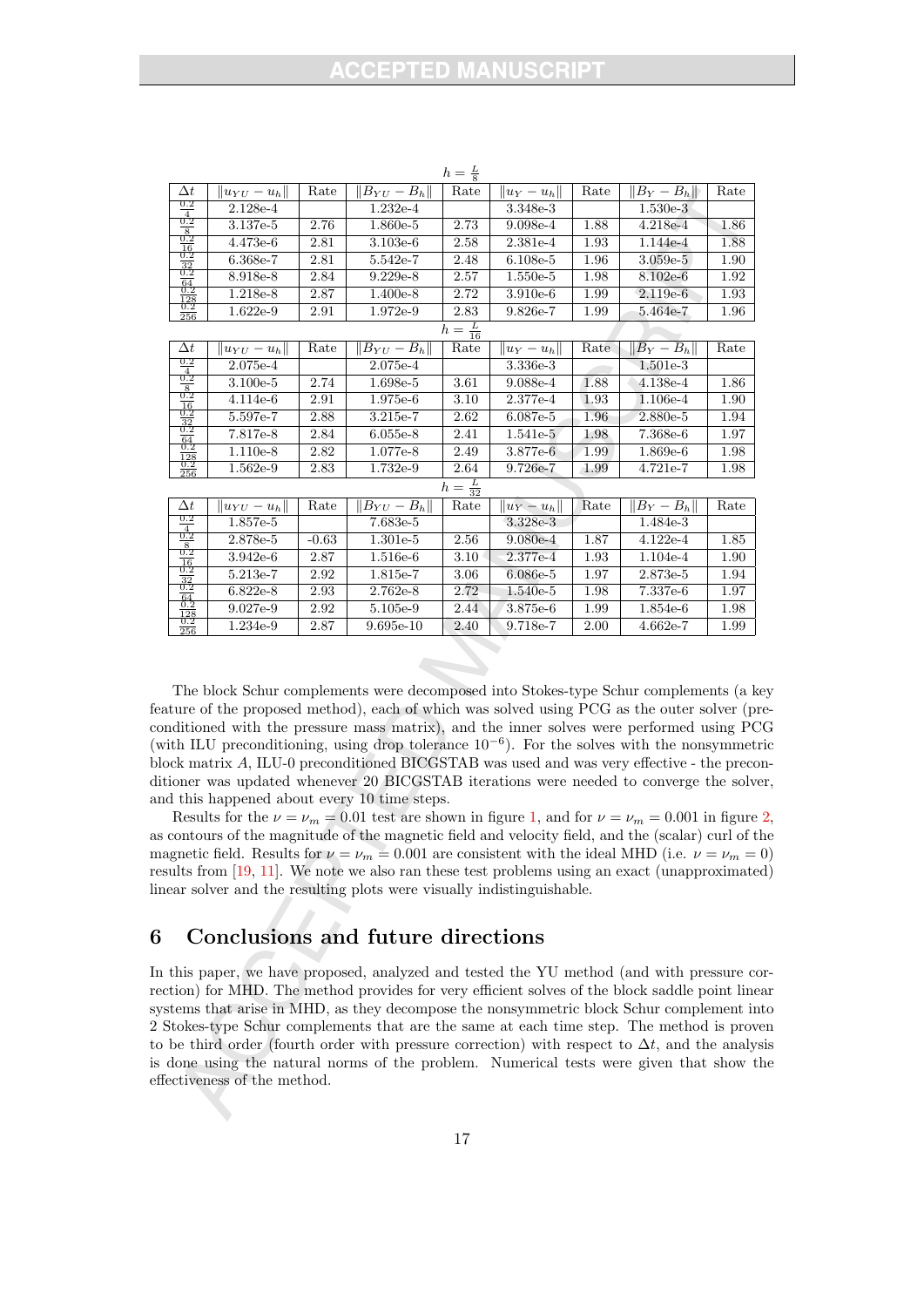

Figure 1: Shown above are the T=2.7 solution for |B| (left), |u| (center), and  $\nabla \times B$  (right) for  $\nu = \nu_m = 0.01$ 



Figure 2: Shown above are the T=2.7 solution for |B| (left), |u| (center), and  $\nabla \times B$  (right) for  $\nu = \nu_m = 0.001$ 

There are at least two potential future directions for research that comes from this study. The first is testing the YU and YUPC methods efficiency and accuracy against various solvers of MHD systems that do not approximate, but solve with preconditioned iterative solvers. Second, the analysis predicts a potential negative scaling of  $h^{-3}$  in the convergence, however the numerical test showed no negative scaling in h. Even for the YU method applied to the incremental NSE, the same  $h^{-3}$  is predicted by the analysis, but only a  $h^{-1/2}$  is observed in numerical tests [24]. Further study should be done here to see if a sharper analysis with respect to h can be discovered.

# References

- [1] D. Arnold and J. Qin. Quadratic velocity/linear pressure Stokes elements. In R. Vichnevetsky, D. Knight, and G. Richter, editors, Advances in Computer Methods for Partial Differential Equations VII, pages 28–34. IMACS, 1992.
- [2] L. Barleon, V. Casal, and L. Lenhart. MHD flow in liquid-metal-cooled blankets. Fusion Engineering and Design, 14:401–412, 1991.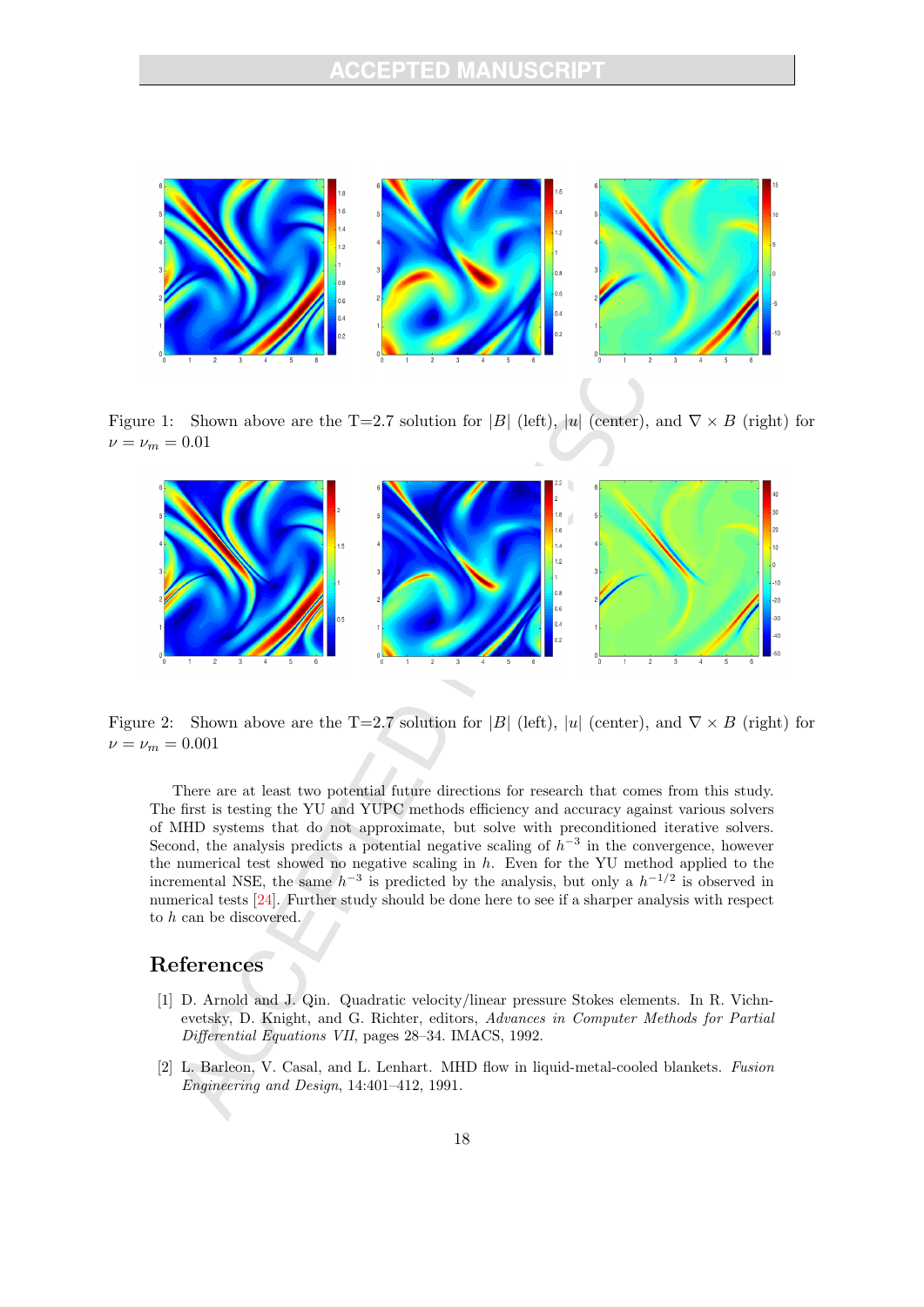- [3] J.D. Barrow, R. Maartens, and C.G. Tsagas. Cosmology with inhomogeneous magnetic fields. Phys. Rep., 449:131–171, 2007.
- [4] P. Bodenheimer, G.P. Laughlin, M. Rozyczka, and H.W. Yorke. Numerical methods in astrophysics. Series in Astronomy and Astrophysics, Taylor & Francis, New York, 2007.
- [5] Steffen Börm and Sabine Le Borne. H-LU factorization in preconditioners for augmented Lagrangian and grad-div stabilized saddle point systems. Internat. J. Numer. Methods Fluids, 68(1):83–98, 2012.
- [6] S.C. Brenner and L. R. Scott. The Mathematical Theory of Finite Element Methods, volume 15 of Texts in Applied Mathematics. Springer Science+Business Media, LLC, 2008.
- [7] M. Case, A. Labovsky, L. Rebholz, and N. Wilson. A high physical accuracy method for incompressible magnetohydrodynamics. International Journal on Numerical Analysis and Modeling, Series B, 1(2):219–238, 2010.
- [8] P. A. Davidson. An introduction to magnetohydrodynamics. Cambridge Texts in Applied Mathematics, Cambridge University Press, Cambridge, 2001.
- [9] E. Dormy and A.M. Soward. Mathematical aspects of natural dynamos. Fluid Mechanics of Astrophysics and Geophysics, Grenoble Sciences. Universite Joseph Fourier, Grenoble, VI, 2007.
- [10] J. A. Font. Gerneral relativistic hydrodynamics and magnetohydrodynamics: hyperbolic system in relativistic astrophysics, in hyperbolic problems: theory, numerics, applications. Springer, Berlin, pages 3–17, 2008.
- [11] H. Friedel, R. Grauer, and C. Marliani. Adaptive mesh refinement for singular current sheets in incompressible magnetohydrodynamic flows. Journal of Computational Physics, 134:190–198, 1997.
- [12] P. Gervasio, F. Saleri, and A. Veneziani. Algebraic fractional-step schemes with spectral methods for the incompressible Navier-Stokes equations. Journal of Computational Physics, 214:347–365, 2006.
- [13] H. Hashizume. Numerical and experimental research to solve MHD problem in liquid blanket system. Fusion Engineering and Design, 81:1431–1438, 2006.
- [14] M. Henriksen and J. Holmen. Algebraic splitting for incompressible Navier-Stokes equations. Journal of Computational Physics, 175:438–453, 2002.
- [15] W. Hillebrandt and F. Kupka. Interdisciplinary aspects of turbulence. Lecture Notes in Physics, Springer-Verlag, Berlin, 756, 2009.
- [16] V. John, A. Linke, C. Merdon, M. Neilan, and L. Rebholz. On the divergence constraint in mixed finite element methods for incompressible flows. SIAM Review, in press, 2016.
- [17] W. Layton. Introduction to the Numerical Analysis of Incompressible Viscous Flows. SIAM, 2008.
- [18] W. Layton, C. Manica, M. Neda, M. A. Olshanskii, and L. Rebholz. On the accuracy of the rotation form in simulations of the Navier-Stokes equations. Journal of Computational Physics, 228(9):3433–3447, 2009.